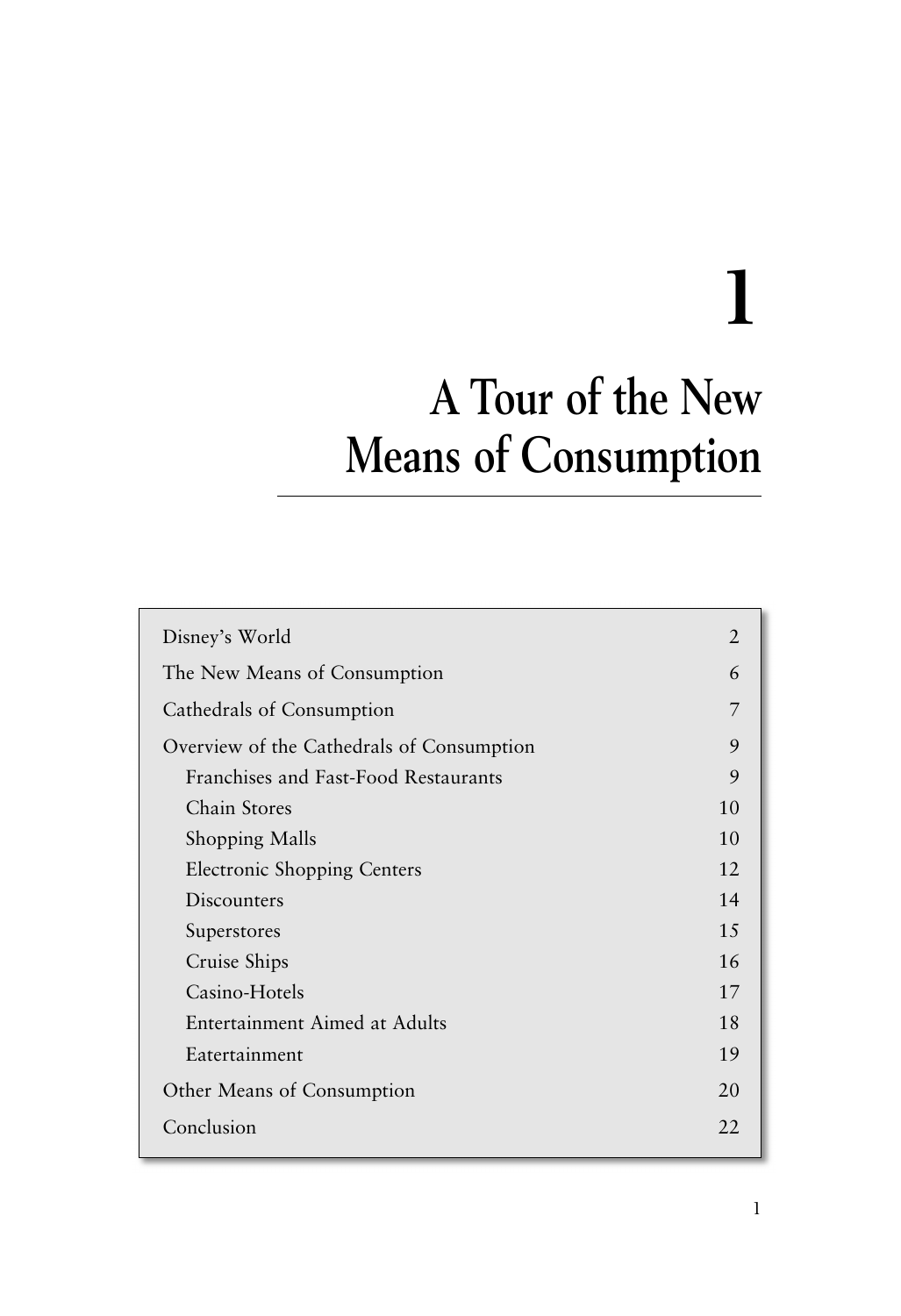We consume many obvious things—fast food, T-shirts, a day at Walt Disney World—and many others that are not so obvious—a lecture, medical service, a day at the ballpark. We consume many goods and services that we must have in order to live and more that we simply want or think we need. Often we must go to particular settings to obtain these goods and services (although, as we will see, more and more of them are coming to us). This book is concerned with those settings: home-shopping television, shopping malls, online shopping sites, fast-food restaurants, theme parks, and cruise ships, to name a few.

Unlike many treatments of the subject of consumption, this is *not* a book about the consumer<sup>1</sup> or the increasing profusion of goods and services.<sup>2</sup> Rather, it is about the settings<sup>3</sup> that allow, encourage, and even compel us to consume so many of those goods and services. The settings of interest will be termed the *new means of consumption.* These are, in the main, locales that came into existence or took new forms after the end of World War II and that, building on but going beyond earlier settings, dramatically transformed the nature of consumption. Because of important continuities, it is not always easy to distinguish clearly between new and older means of consumption,<sup>4</sup> but it is the more contemporary versions, singly and collectively, that will concern us. $5$ 

To get a better sense of the new means of consumption, let us first look at Walt Disney World and the larger Disney operation of which it is part. Disney's worlds and lands are important not only in themselves but also because they have served—through a process that has been labeled "Disnevization"<sup>6</sup>—as a model for other amusement parks, as well as many other new means of consumption.

## **DISNEY'S WORLD**

Building on late-19th- and early 20th-century efforts, including world exhibitions (and fairs) and Coney Island in New York, Walt Disney and his company created a revolutionary new type of amusement park, the theme park, defined by areas, or even an entire park, devoted to a given motif (e.g., the various lands at Disney World to be discussed below). The first of its theme parks, Disneyland (renamed Disneyland Park in 2007), opened in Southern California in 1955 (a second, adjacent theme park, Disney's California Adventure, as well as a shopping area [basically a mall]—Downtown Disney—were added in 2001).<sup>7</sup> It was followed by Disney World in Florida in 1971, Tokyo Disneyland in 1983 (the adjoining DisneySea opened in  $2001$ ,<sup>8</sup> and Disneyland Resort Paris in 1992 (Walt Disney Studios Paris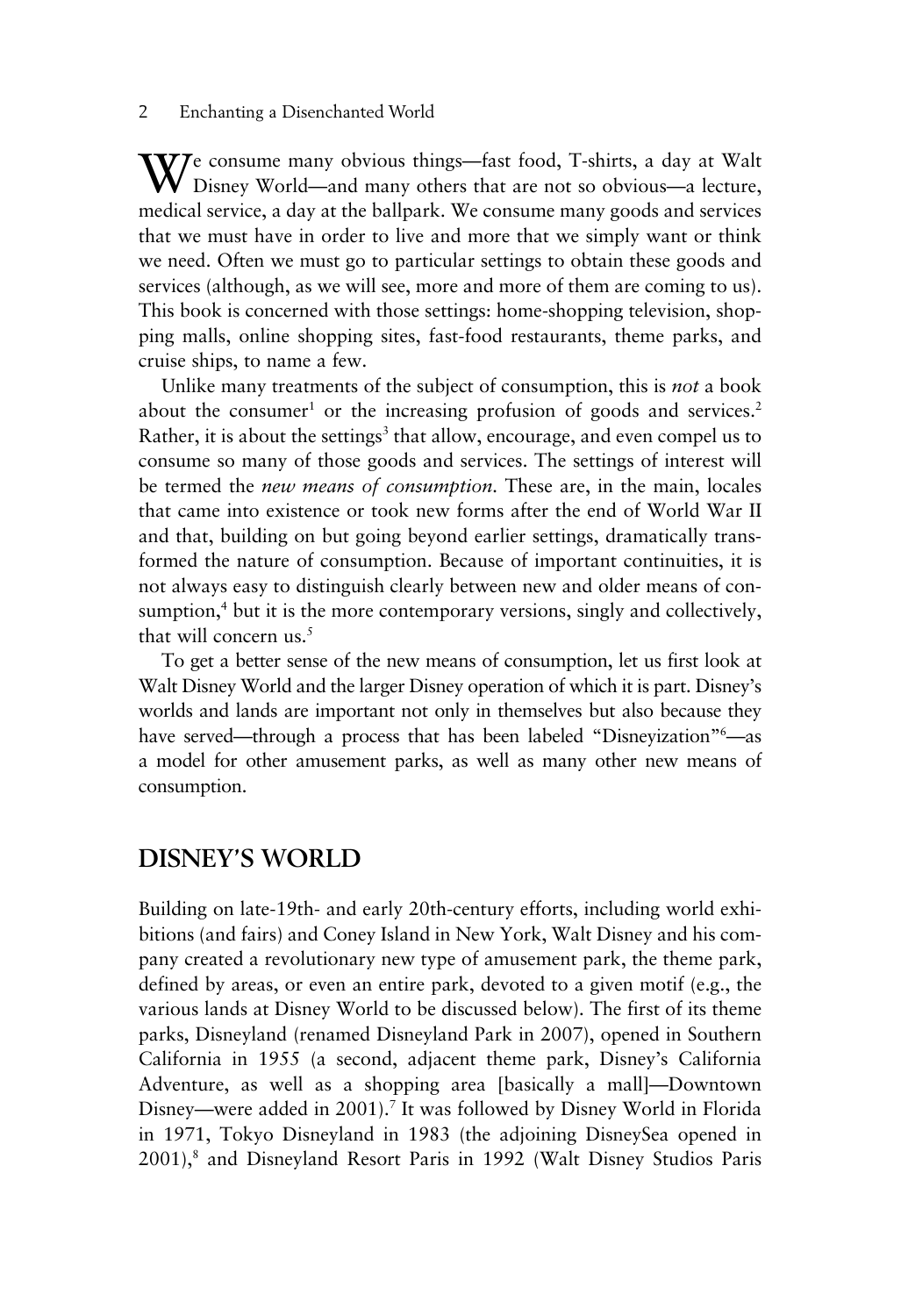joined it in 2002). In addition, the Hong Kong Disneyland was opened in 2005, and another is planned for Shanghai in 2014. The Disney theme parks (even the initially financially troubled Paris Disney) have, of course, been enormous successes, in great part because they built, and greatly expanded, on the bases of the success of the early amusement parks. This includes entertainment for the masses, great spectacles, use of advanced technology for consumption rather than production, the commercialization of "fun," and the offer of a safety valve where people can expend their energies without threatening society. In addition, Disney systematically eliminated the "seedy" and risqué elements that characterized and played a major role in the decline of many amusement parks in the first half of the 20th century.

Disney transformed amusement parks by, among other things, cleaning them up, creating a far more "moral" order than most of the early parks ever had, and making them acceptable as family entertainment.<sup>9</sup> Disney offered a self-contained, controlled environment free from the kinds of problems that had undermined earlier parks. It pioneered the order and constraint that are characteristic of virtually all contemporary theme parks.<sup>10</sup> Although visitors arriving at earlier amusement parks felt a sense of looseness, even danger, tourists arriving at Disney World know and take comfort in the fact that inside the gates lies a tightly regulated world. The primary appeal of early amusement parks such as Coney Island was that they offered visitors "a respite from ... formal, highly regulated social situations,"11 but the main attraction at Disney World is just such tight regulation.<sup>12</sup> To put it another way, although parks such as Coney Island provided "a moral holiday,"13 Disney World created a new morality emphasizing conformity to external demands.

Disney World is highly predictable. For example, there are no midway scam artists to bilk the visitor. There are teams of workers who, among their other cleaning chores, follow the nightly parades cleaning up debris—including animal droppings—so that an errant step should not bring with it an unpleasant surprise. There is no sexual titillation of the kind that characterized many early amusement parks. The park is continually cleaned, repaired, and repainted; there is nothing tacky about Disney World. The steep admission charge, the high cost of eating, shopping, hotels (especially many of those on park premises) and so forth, as well as the costs involved in getting there, have succeeded in keeping "undesirables" out. A Disney executive said, "Think of Disney World as a medium-sized city with a crime rate of zero."14 As a result of this sanitizing of the park experience, Disney parks have become a favorite destination for middle-class families and many other people as well.

The heart of Disney World is the Magic Kingdom (a telling name given, as you will see, our interest in this book in enchantment) and its seven themed "lands." The trek through Disney World begins (and ends) in Main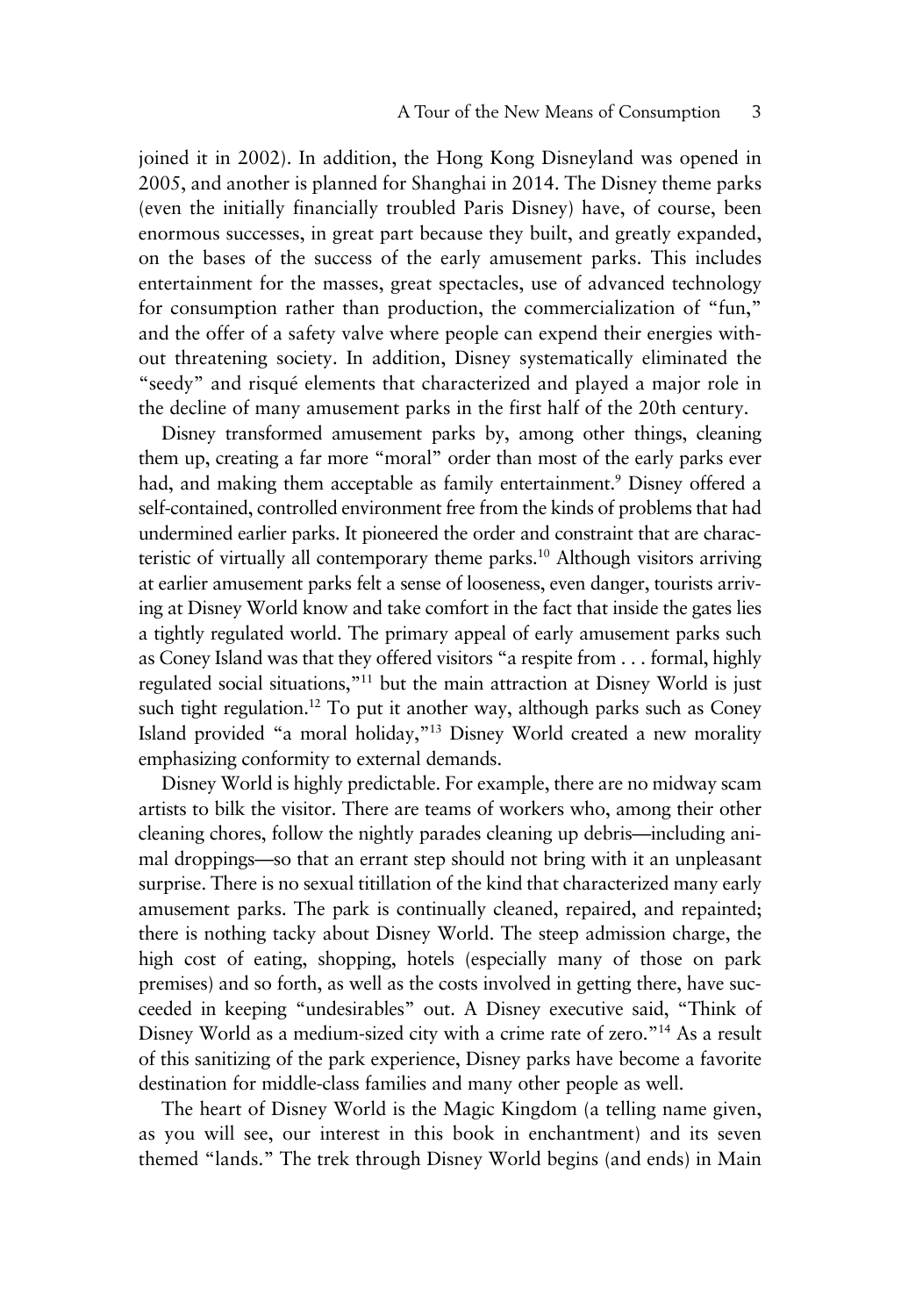Street, U.S.A. (basically an outdoor shopping mall), which leads to the six other themed lands—Tomorrowland<sup>15</sup> (with, among other things, a rollercoaster-like space adventure on "Space Mountain"), Fantasyland ("It's a Small World," among other attractions), Adventureland ("Pirates of the Caribbean," etc.), Frontierland (anchored by such traditional favorites as "Country Bear Jamboree"), Liberty Square (with, among others, "The Hall of Presidents"), and Mickey's Toontown Fair (with "Minnie's and Mickey's Country Houses").

Epcot Theme Park has Future World, which includes "Mission: Space Pavilion." Reminiscent of world fairs, Epcot's World Showcase has pavilions featuring exhibits from a number of nations, including China ("Reflections of China"), France ("Impressions de France"), and Mexico ("Grand Fiesta Tour").

Another set of major attractions at Disney World is Disney Hollywood Studios, which includes the "Great Movie Ride," "Indiana Jones: Epic Stunt Spectacular," and "The American Idol Experience."

Animal Kingdom encompasses 500 acres, nearly five times the area of the Magic Kingdom. Visitors enter through the Oasis, a lush jungle-like setting that leads to the themed lands of Animal Kingdom and includes a branch of the chain of Rainforest Cafe theme restaurants. Discovery Island offers the centerpiece of Animal Kingdom, the massive "Tree of Life." Several hundred hand-carved animals seem to grow out of the tree, inside of which is a multimedia theater. Dinoland USA attempts to depict life as it existed millions of years ago and includes the "Boneyard," a children's playground with equipment made out of what appear to be giant dinosaur bones. Africa includes the "Kilimanjaro Safari" involving a trip through the countryside and a high-speed automobile chase across, among other things, a collapsing bridge over a "crocodile-infested" river. Asia has the "Maharajah Jungle Trek," and there is also Rafiki's Planet Watch as well as Camp Minnie Mouse, which includes "Festival of the Lion King."

Beyond the four theme parks, there are two water parks (Typhoon Lagoon and Blizzard Beach); DisneyQuest (loaded with games of all sorts); Downtown Disney, which features a shopping area (Downtown Disney Marketplace); an area that is more oriented to entertainment (Downtown Disney West Side with Cirque de Soleil La Nouba and a 24-screen AMC movie theater); Pleasure Island (in transition but with more shopping and dining); Disney's Boardwalk modeled after turn-of-the century boardwalks like the one at Coney and with still more shops, restaurants, and entertainment; about two dozen "resort" hotels divided into four categories (deluxe villas, deluxe resort hotels, moderate resort hotels, and value resort hotels), as well as campgrounds; the town of Celebration (although in recent years, Disney has been divesting itself of its interest in the town);<sup>16</sup> and even a huge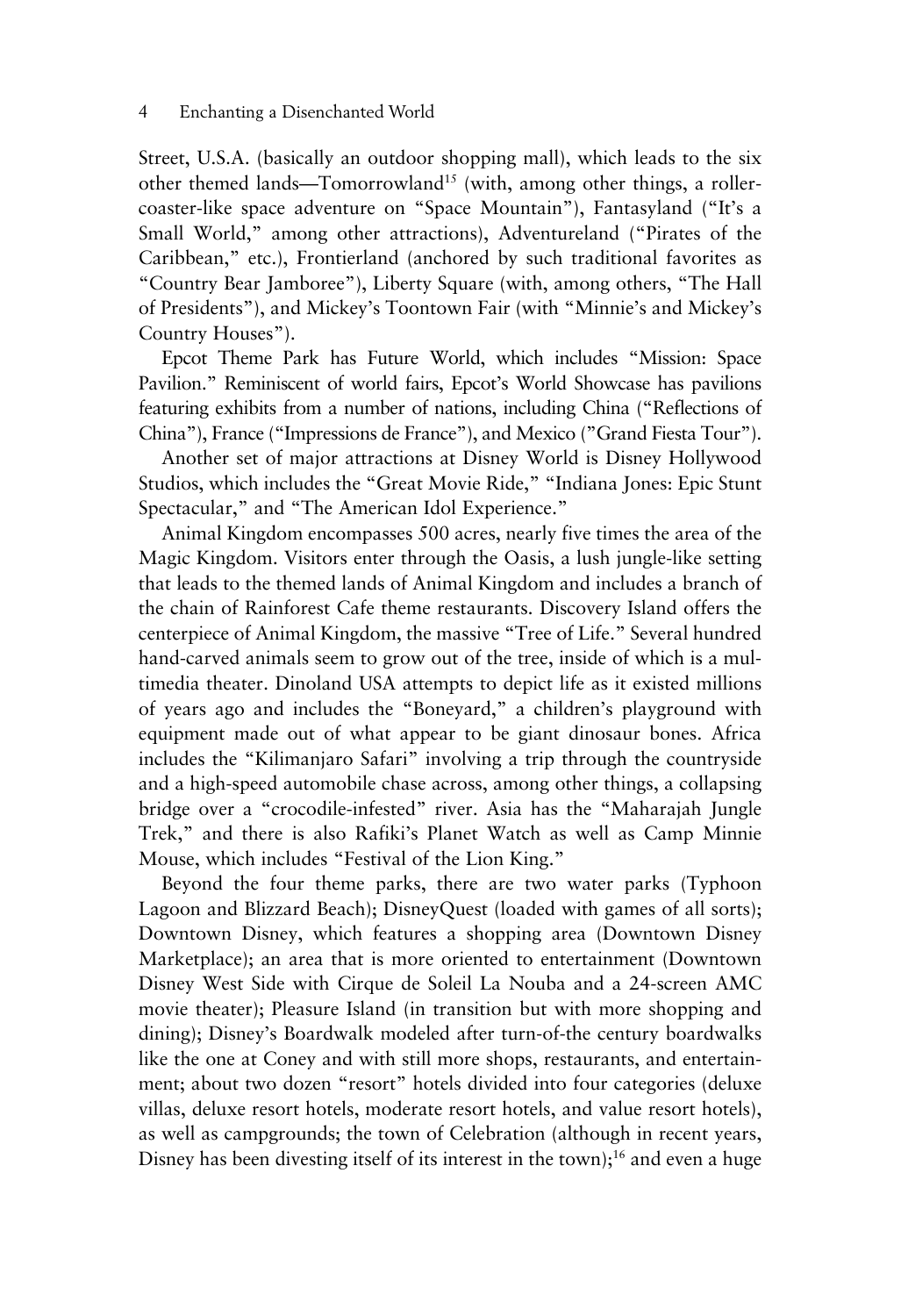sports complex (Disney's Wide World of Sports, to be renamed ESPN Wide World of Sports Complex)—all means of consumption in their own right.<sup>17</sup>

Disney has become a global presence not only through its many products (the CEO claimed that worldwide, more than one billion people use a Disney product in a given month<sup>18</sup>) and theme parks but also through its many other enterprises, such as its movies (Walt Disney Studios, among others), television shows (Disney Channel), and cable television network. Of greater relevance to the concerns of this book are the 229 Disney stores that are found in innumerable shopping malls and online, Radio Disney (a children's radio network), Disney Mobile (wireless phones, which are extremely popular in Japan despite failing in the United States market), the Disney Cruise Line, Disney's ownership of ABC and ESPN (expanded to include ESPN2, ESPN Classic, ESP-NEWS), Disney publishing (the world's largest publisher of children's books), Disney theatrical producing live stage musicals in several locales throughout the world, the Disney Catalog, and even the Disney Credit Card. All of these are employed synergistically to sell one another in a tightly integrated system that ultimately sells the Disney brand name and yields huge profits. Disney in general and its theme parks in particular are revolutionary in many senses, but perhaps above all they are part of a "selling machine" capable of marketing Disney to an unprecedented degree.<sup>19</sup> Said the CEO, "It is virtually impossible to travel anywhere in the world and not see someone wearing a piece of clothing adorned with Mickey's smiling face."20

Disney is a potent force, and its power is reflected in the opening of the acclaimed Disney Concert Hall in Los Angeles (with a startling design by legendary architect Frank Gehry) and the central role it played in the resuscitation of the area around Times Square and 42nd Street in New York City.<sup>21</sup> Prior to Disney's arrival, this area was all but dead as a commercial center, dominated by peep shows and street hustlers. In fact, *Rolling Stone* dubbed 42nd Street "the sleaziest block in America."<sup>22</sup> Many previous high-profile efforts to rebuild the area never got off the ground. But in 1993, Disney agreed to invest what is for it the paltry sum of \$8 million in the renovation of the New Amsterdam Theater to serve as a site for Broadway productions of Disney shows. In addition, a Disney Store was opened. Because of the luster of the Disney name, theme restaurants, a 25-screen movie theater, Madame Tussaud's wax museum, B. B. King Blues Club, a Virgin Mega-Store, Starbucks, and major hotels (Westin New York, Times Square Hilton), among others, have since opened in this area. The result is that Times Square has been revived as a consumption and business center, and this helped to revivify other areas of New York City. For its part, Disney gained more stature and a theater, yet another means of consumption and way of selling itself and its products.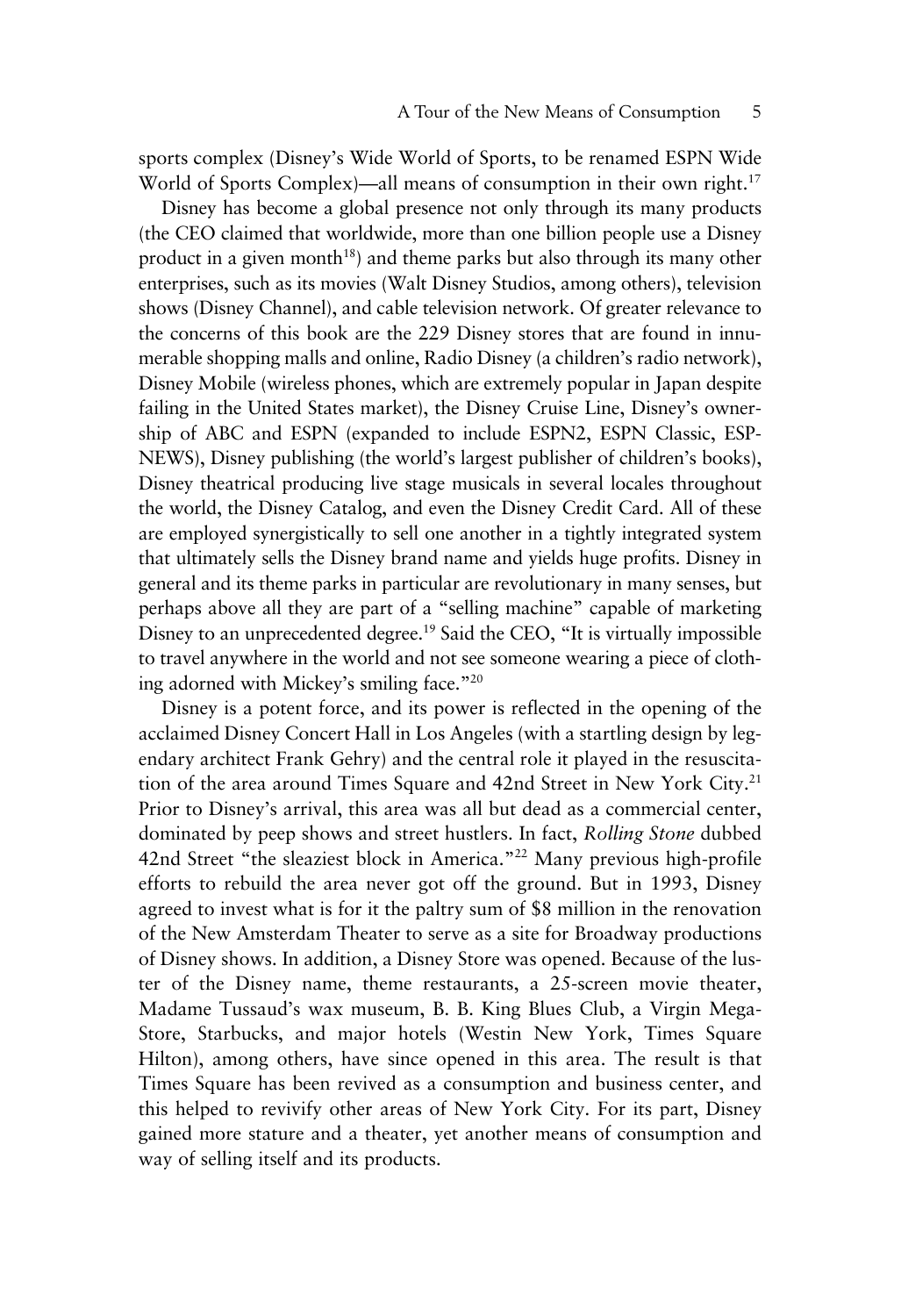# **THE NEW MEANS OF CONSUMPTION**

Disney World (and many other aspects of Disney's world) is of interest to us because it represents a model of a new *means of consumption* or, in other words, the settings or structures<sup>23</sup> that enable us to consume all sorts of things. As a new means of consumption, Disney World has many continuities with older settings, as do many of the other new means of consumption. The predecessors to today's cruise lines were the legendary ocean liners of the past. Las Vegas casinos had precursors such as the great casino at Monte Carlo. Shopping malls can be traced back to the markets of ancient Greece and Rome, the souks of the ancient Arab and Muslim worlds, and the arcades of 19th-century France. At the same time, these new means also exhibit a number of important and demonstrable differences from their predecessors.

The means of consumption are part of a broader set of phenomena related to goods and services: production, distribution, advertising,<sup>24</sup> branding,<sup>25</sup> marketing,<sup>26</sup> sales, individual taste,<sup>27</sup> style,<sup>28</sup> and fashion.<sup>29</sup> Our concern is with the process leading up to, and perhaps including, an exchange of money (or equivalents such as checks, electronic debits to bank or credit card accounts, etc.) for goods or services between buyers and sellers.<sup>30</sup> This is often dealt with under the rubric of shopping, $31$  but our interests are broader than that and include the consumer's relationship with not only shops and malls but also theme parks, casinos, cruise lines, and other settings, including athletic stadiums, $32$  universities, hospitals, and museums, $33$ which surprisingly are coming to resemble the more obvious new means of consumption. In most cases, an exchange occurs; $34$  people do purchase and receive goods and services. This process may take place instantaneously or over a long period of time and may involve many steps—perception of a want, arousal of a desire by an advertisement, study of available literature (e.g., *Consumer Reports* and ConsumerReports.org), comparison of available options, and ultimately perhaps an actual purchase. Of course, the process need not stop there; it is not unusual for people to take things home, find them wanting, return them, and perhaps begin the process anew.

Many of the new settings have attracted a great deal of attention individually, but little has been said about them collectively. I undertake to analyze them not only because of their growing importance and inherent interest but also because they have played a central role in dramatically altering the nature of consumption. Americans, especially, and increasingly many others throughout the world, consume very differently, and they consume on a larger scale (at least until the recession that rages as I write in 2009; much more will be said in Chapter 8 about this and its implications for the analysis presented in this book), in part because of the new means of consumption. Furthermore,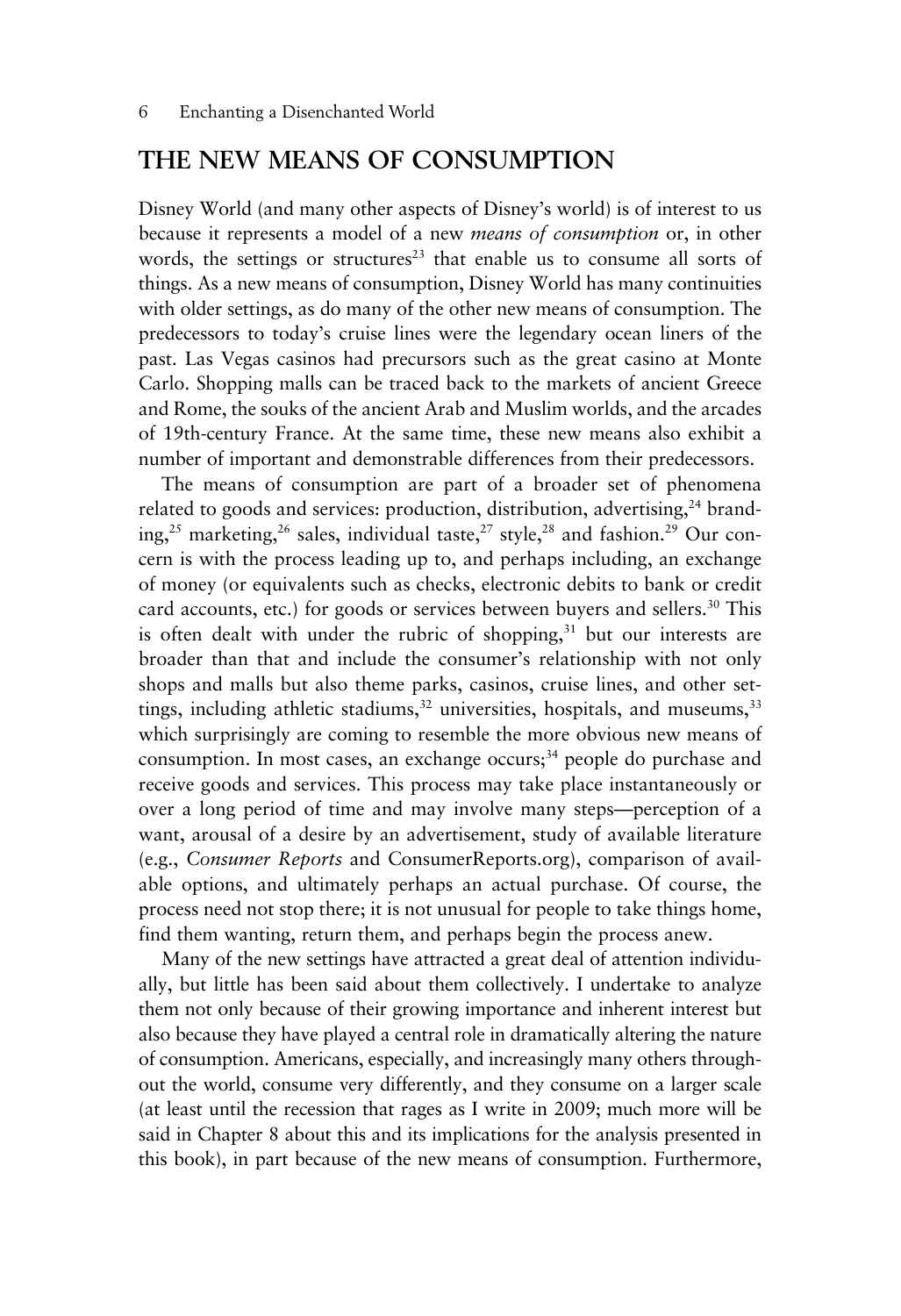these settings are important beyond their role in the consumption process. Many of the settings considered here—for example, McDonald's, Wal-Mart, IKEA, Disney—have become some of America's and the world's most powerful popular icons. My net is cast even more widely than the reach of Disney's extensive empire of means of consumption to include discount malls, superstores, warehouse stores, Las Vegas casinos (which are increasingly Disneyesque with their theming and goal of attracting families), and so on.

# **CATHEDRALS OF CONSUMPTION**

The new means of consumption can be seen as "cathedrals of consumption" that is, they are structured, often successfully, to have an enchanted, sometimes even sacred, religious character.<sup>35</sup> To attract consumers, such cathedrals of consumption need to offer, or at least appear to offer, increasingly magical, fantastic, and enchanted settings in which to consume. (Sometimes this magic is produced quite intentionally, whereas in other cases, it is a result of a series of largely unforeseen developments.) A worker involved in the opening of McDonald's in Moscow spoke of it "as if it were the Cathedral in Chartres ... a place to experience 'celestial joy.'"36 A visit to Disney World has been depicted as "the middle-class hajj, the compulsory visit to the sunbaked city,"<sup>37</sup> and analogies have been drawn between a trip to Disney World and pilgrimages to religious sites such as Lourdes.38

Shopping malls have been described as places where people go to practice their "consumer religion."39 It has been contended that shopping malls are more than commercial and financial enterprises; they have much in common with the religious centers of traditional civilizations.<sup>40</sup> Like such religious centers, malls are seen as fulfilling people's need to connect with each other and with nature (trees, plants, flowers), as well as their need to participate in festivals. Malls provide the kind of centeredness traditionally provided by religious temples, and they are constructed to have similar balance, symmetry, and order. Their atriums usually offer connection to nature through water and vegetation.<sup>41</sup> People gain a sense of community as well as more specific community services. Play is almost universally part of religious practice, and malls provide a place (the food court) for people to frolic. Similarly, malls offer a setting in which people can partake in ceremonial meals. Malls clearly qualify for the label of cathedrals of consumption.<sup>42</sup>

As is the case with religious cathedrals, $43$  the cathedrals of consumption are not only enchanted but also highly rationalized. As they attract more consumers, their enchantment must be reproduced over and over on demand. Furthermore, branches of the successful enchanted settings are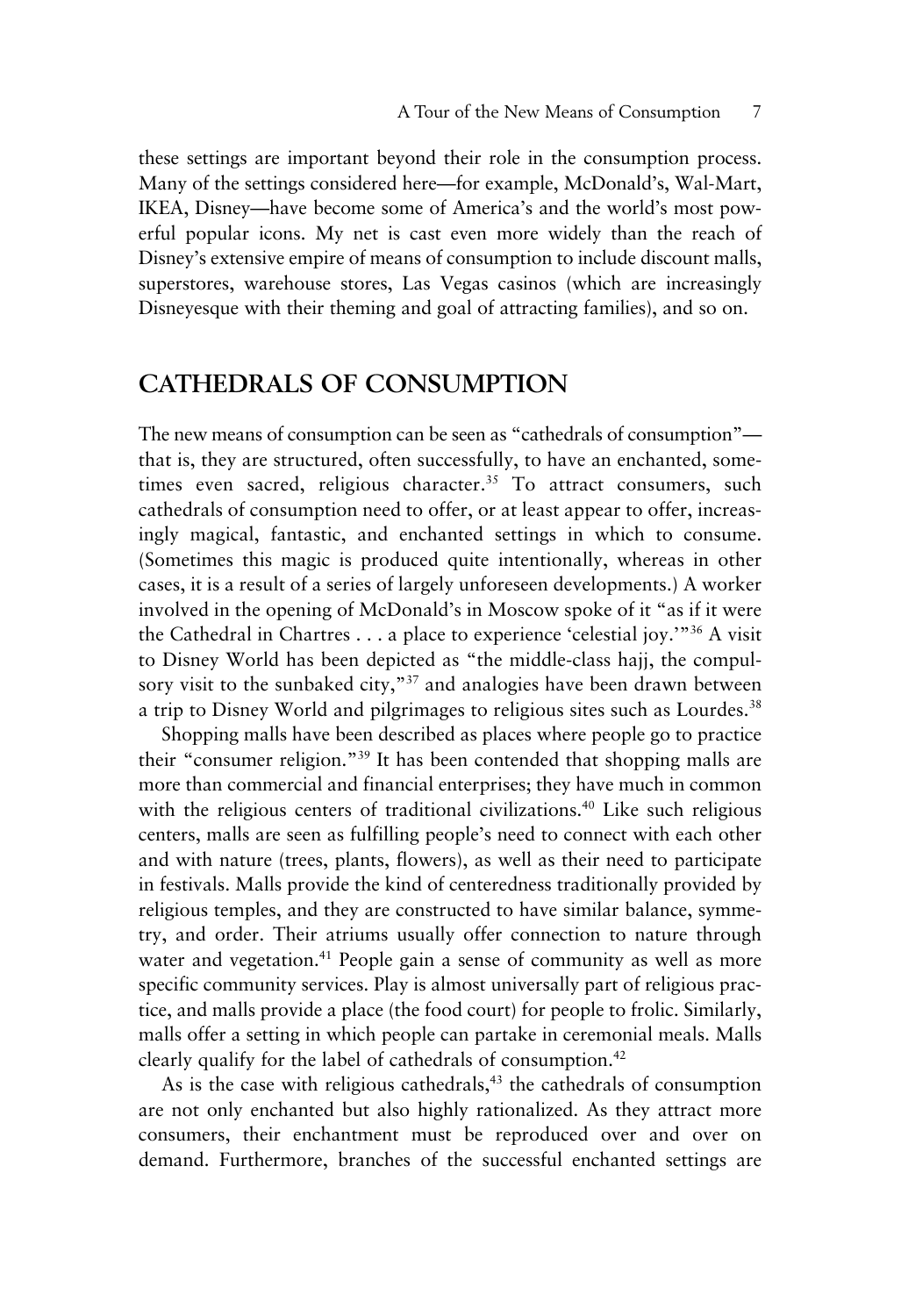opened across the nation and even the world with the result that essentially the same magic must be reproduced in a wide range of locations. To accomplish this, the magic has to be systematized so that it can be easily re-created from one time or place to another. However, it is difficult to reduce magic to corporate formulas that can be routinely employed at any time, in any place, and by anybody.44 Yet, if these corporations are to continue to attract consumers who will spend money on goods and services, that is just what they must be able to do. Although such rational, machine-like structures can have their enchanting qualities (food appears almost instantaneously, goods exist in unbelievable profusion), they are, in the main, disenchanting; they often end up *not* being very magical. There is a tendency for people to become bored and to be put off by too much machine-like efficiency in the settings in which they consume. The challenge for today's cathedrals of consumption (as for religious cathedrals) is how to maintain enchantment in the face of increasing rationalization.

Although the new means of consumption will be described in terms of rationalization and enchantment (as well as disenchantment), it is important to recognize that they are not all equally rationalized or enchanting. Some are able to operate in a more machine-like manner than others. Similarly, some are able to take on a more enchanted quality than others. Disney World, a Las Vegas casino, or a huge cruise ship seems far more enchanted than the local McDonald's, Wal-Mart, or strip mall. In addition, specific settings may enchant some consumers and not others. For example, fast-food restaurants and theme parks may enchant children far more than adults, although adults may be led by their children or grandchildren to participate—and to pay the bills. Furthermore, enchantment tends to be something that declines over time for consumers as the novelty wears off. After over a half century of existence in the United States and proliferation into seemingly every nook and cranny of the nation, modern fast-food restaurants offer very little enchantment to most adult American consumers. However, we should not forget that many adults found (and young children continue to find) such restaurants quite enchanting when they first opened in the United States, and they still do in other nations and cultures to which fast-food outlets are relatively new arrivals. In sum, although we will describe the new means of consumption in terms of rationalization and enchantment, there is considerable variation among them, and over time, in their degree of rationalization and enchantment.

The terms *new means of consumption* and *cathedrals of consumption* will be used interchangeably in this book to refer to the new settings in and through which we obtain goods and services. The idea of the new means of consumption emphasizes both that these settings are new and that they allow and encourage (and sometimes compel) us to consume. The idea of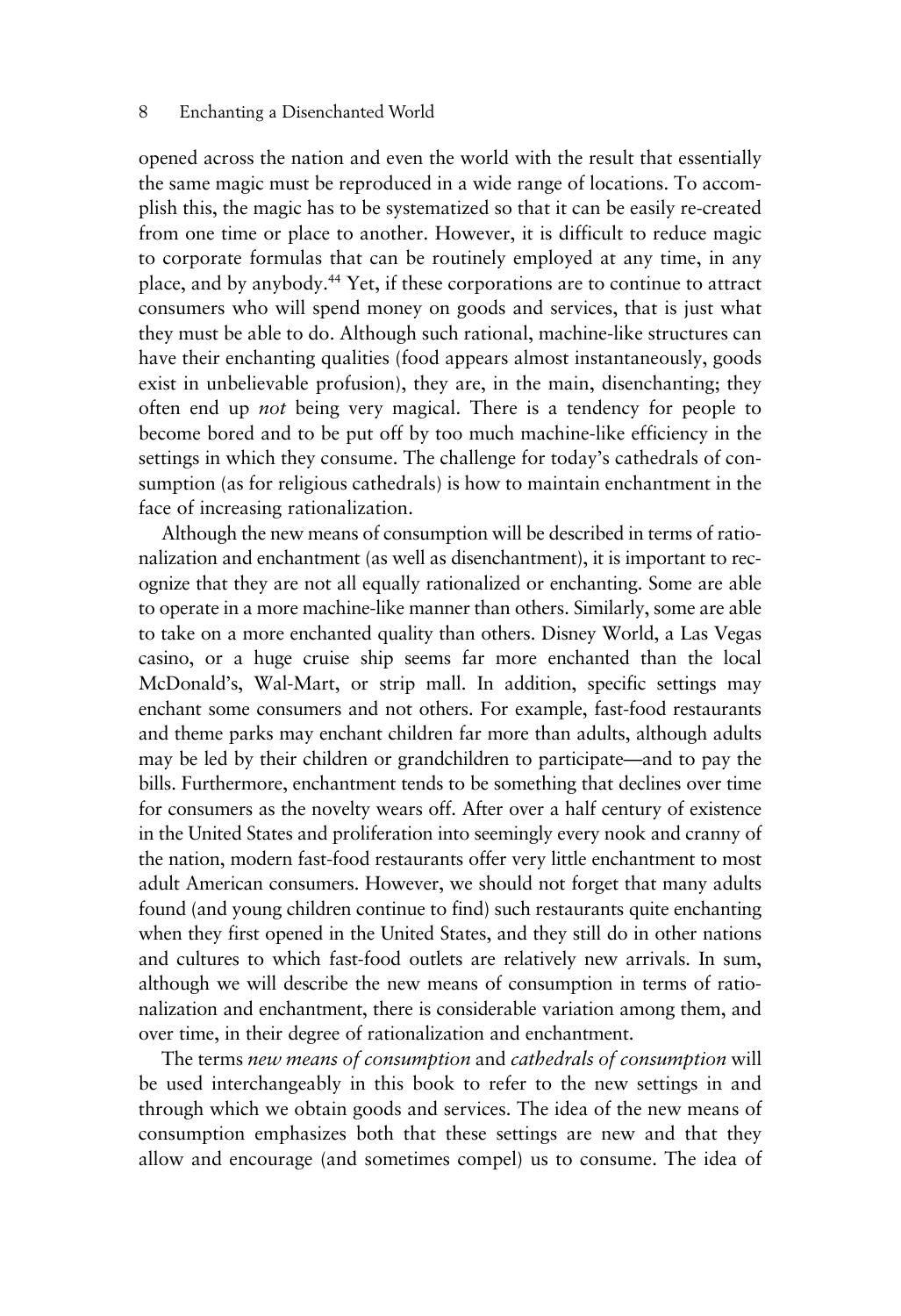cathedrals of consumption emphasizes that these settings are characterized by the enchantment needed to lure consumers, although disenchantment is an ever-present possibility as a result of the process of rationalization.

Two theories (a third will be added later) lie at the base of these conceptualizations of the new means of consumption. The first is the work of Karl Marx and his extension of his ideas on the means of production to the lesser known, but central to us, conceptualization of the "means of consumption." The second is the theorizing of Max Weber, who gave us the ideas—rationalization, enchantment, and disenchantment—that are fundamental to the conceptualization of the "cathedrals of consumption." I will offer a more detailed discussion of these and other theoretical ideas in Chapter 3, but before that, I need to delineate more fully the major cathedrals of consumption.

# **OVERVIEW OF THE CATHEDRALS OF CONSUMPTION**

We will review the cathedrals of consumption, beginning with fast-food restaurants and other franchise systems.

#### Franchises and Fast-Food Restaurants

A large proportion of fast-food restaurants are franchises. Franchising is a system in which "one large firm ... grants or sells the right to distribute its products or use its trade name and processes to a number of smaller firms ... franchise holders, although legally independent, must conform to detailed standards of operation designed and enforced by the parent company."<sup>45</sup> Franchising began in the mid-1800s,<sup>46</sup> and today, 1 out of 12 businesses in the United States is a franchise.47 Nearly half of all retail sales come from franchises.<sup>48</sup> On business days, a new franchise opens once every 8 minutes; more than 8 million people work in the franchise industry.49

A&W was the first food service franchise, beginning operations in 1924; Dairy Queen opened in 1944 and, by 1948, had a nationwide chain of 2,500 outlets. Bob's Big Boy started in the late 1930s, and Burger King (then InstaBurger) and Kentucky Fried Chicken (now called KFC) began in 1955. McDonald's was a successful hamburger stand in San Bernardino, California, owned by Mac and Dick McDonald before it was discovered by Ray Kroc; the first of the McDonald's chain opened in 1955. By the end of 2007, McDonald's had in excess of 31,300 restaurants.<sup>50</sup> In addition to its expansion within the United States, McDonald's has become a significant international presence in recent years with restaurants in almost 120 nations.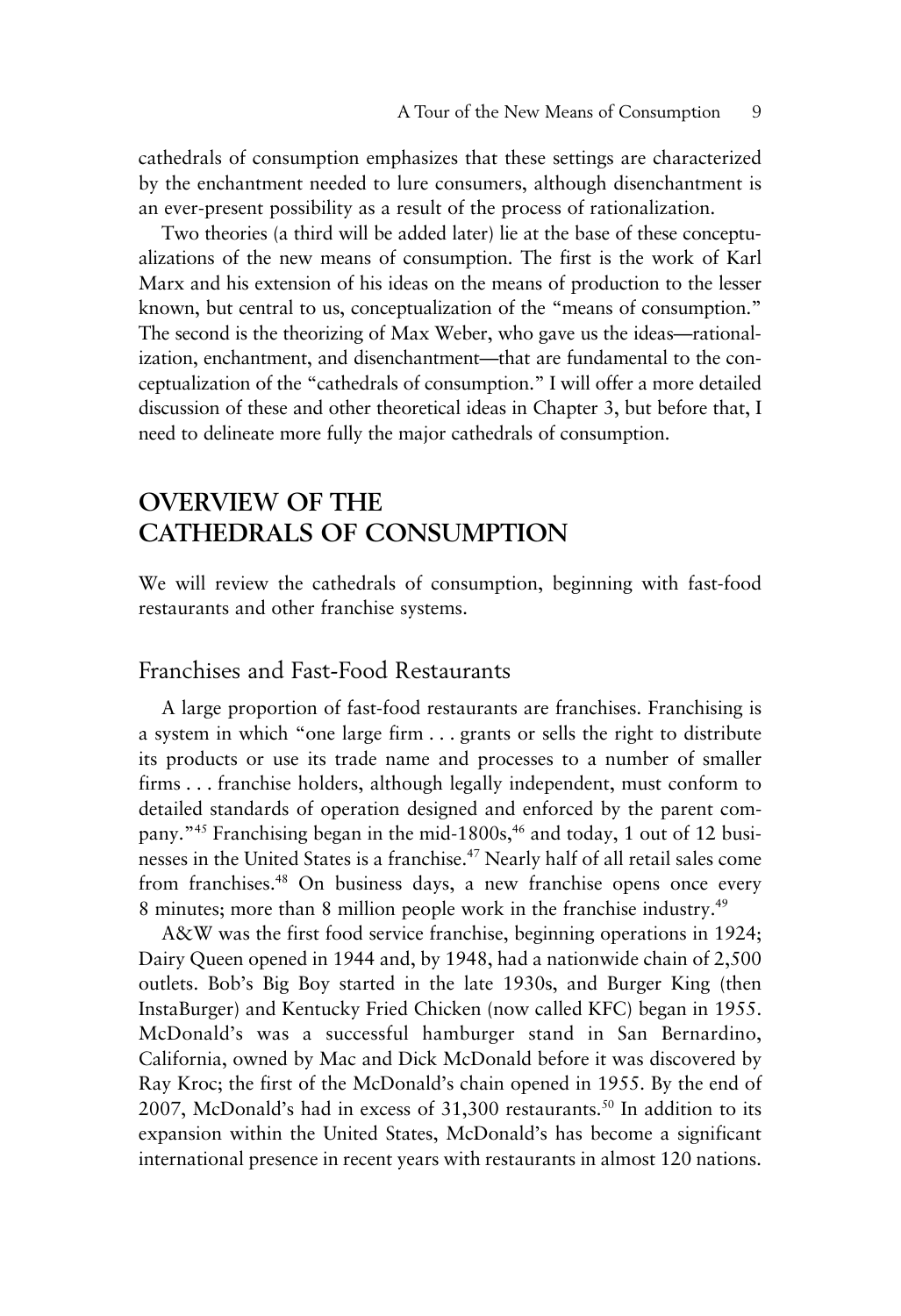The other big player in the fast-food business is Yum! Brands, which owns three of the largest franchises—Pizza Hut, Taco Bell, and KFC, as well as A&W All-American Food Restaurants and Long John Silver's. Overall, Yum! Brands has almost 36,000 restaurant units in more than 110 countries and operates the largest fast-food system in the world.<sup>51</sup> There are, of course, other important players in the industry, including Subway, Hardee's, Wendy's, Domino's Pizza, and Starbucks.

It is worth noting that the fast-food industry and franchises are not coterminous. Franchises represent only 70% of McDonald's restaurants, and Starbucks does not offer franchises; most of its coffee shops are company owned.

#### Chain Stores

The chain store is closely related to the franchise. The main difference is that chain stores have a single owner (thus Starbucks is a chain), whereas individual franchises are owned by independent entrepreneurs. The first true chain store was the supermarket chain A&P (the Great Atlantic and Pacific Tea Company), which by 1880 encompassed 95 stores. Others were J.C. Penney (begun in 1902) in the dry goods area and among the variety stores the five-and-dime store opened by Frank Woolworth in 1879 in Lancaster, Pennsylvania. Although many of these early chains have declined or disappeared, the chain store is still an important presence in American retailing. Examples include chains of supermarkets (Giant, Kroger, Safeway, Whole Foods, Harris Teeter) and the multipurpose Wal-Mart (see "Discounters"), which, among other things, is now the largest supermarket chain in the United States (as it is in Mexico), doing much more business that its nearest competitors<sup>52</sup>; drug stores (Rite Aid, Walgreens, CVS); and department stores (Sears, Macy's) as well as elite shops such as Valentino, Ralph Lauren, Calvin Klein, and Dolce & Gabbana.<sup>53</sup>

#### Shopping Malls

The first planned outdoor shopping center in the United States, Market Square, was built in the Chicago suburb of Lake Forest in 1916.<sup>54</sup> It was followed in 1924 by Country Club Plaza on the then-outskirts of Kansas City. The Highland Park Shopping Village in Dallas, built in 1931, represented the first time that storefronts were turned away from the public streets inward to a central area. Virtually all of the early malls, and most of what we still think of as malls, are so-called strip malls. There was a hiatus in the building of malls until the post–World War II suburban boom gave it new impetus. The first "dumbbell" mall, Northgate in Seattle, was built in 1947. It included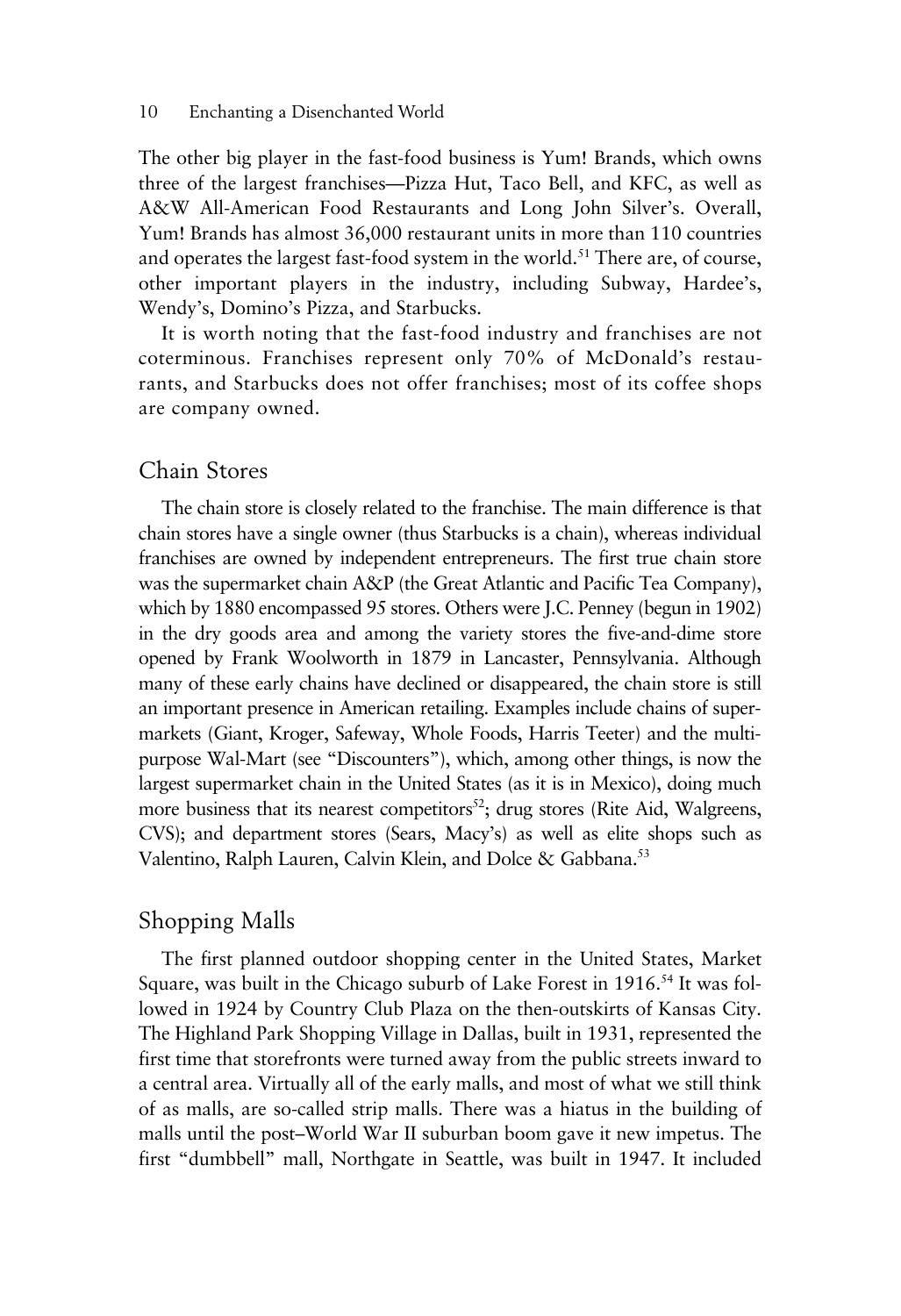"two department stores anchoring the ends of an open-air pedestrian mall, set in the middle of acres of parking."55 More important, the first modern, fully enclosed shopping mall was Southdale Center in Edina, Minnesota, which opened in 1956. Enclosing the mall gave it a vertical dimension and served to make it more spectacular. Enclosed malls were also cheaper in many ways to build and created a synergy that increased business for all occupants. Many shopping malls have since been built on the Southdale model, and they are considered one of the new means of consumption. One of the largest is the 1.7-million-square foot Ontario Mills outside of Los Angeles with 200 stores and a 30-screen movie house.<sup>56</sup>

However, the formulaic pattern of shopping malls and the competition from newer means of consumption have caused the conventional outdoor mall, especially the strip mall, considerable difficulty. One observer went so far as to argue that we are moving into a "postmall world,"57 and this was *before* the onset of the current recession. Shopping time per trip to the mall has been declining since the early 1980s. The number of trips to the mall has declined dramatically as well.<sup>58</sup> A significant number of existing regional malls either will be forced to close or will be converted to other purposes. While the current economic downturn is one source of the malls' problems, another is the fact that they all look very much alike. "There is too much sameness in retailing. If you dropped a person into most malls, they would not know what part of the country they were in."59 The result is a shift toward entertainment in shopping malls<sup>60</sup> (more generally, the "entertainmentization" of retailing<sup>61</sup>), as well as the development of different kinds of malls.

Of tremendous importance itself as a cathedral of consumption, the shopping mall has been of perhaps even greater importance in providing the groundwork for a variety of related developments. There is, for example, the development of increasingly large malls culminating in so-called megamalls such as the West Edmonton Mall (opened in 1981) in Alberta, Canada, and the Mall of America in Minneapolis, Minnesota (opened in 1992). The newest mega-mall is Xanadu, scheduled to open in late 2010 (for more on Xanadu and its likely problems resulting from opening in the Great Recession, see Chapter 8).

In recent years, the epicenter of the growth in malls and mega-malls has shifted from the United States to other parts of the world, especially China. A majority of the world's largest indoor shopping malls already exist in China; most of the largest mega-malls now exist in Asia.<sup>62</sup> The largest, by far, is the South China Mall in Dongguan, China,<sup>63</sup> which is much larger than the Canadian and American mega-malls (see Chapter 8).

There is also the profusion in the United States of various kinds of specialty malls, especially the discount outlet malls that have been so popular in resorts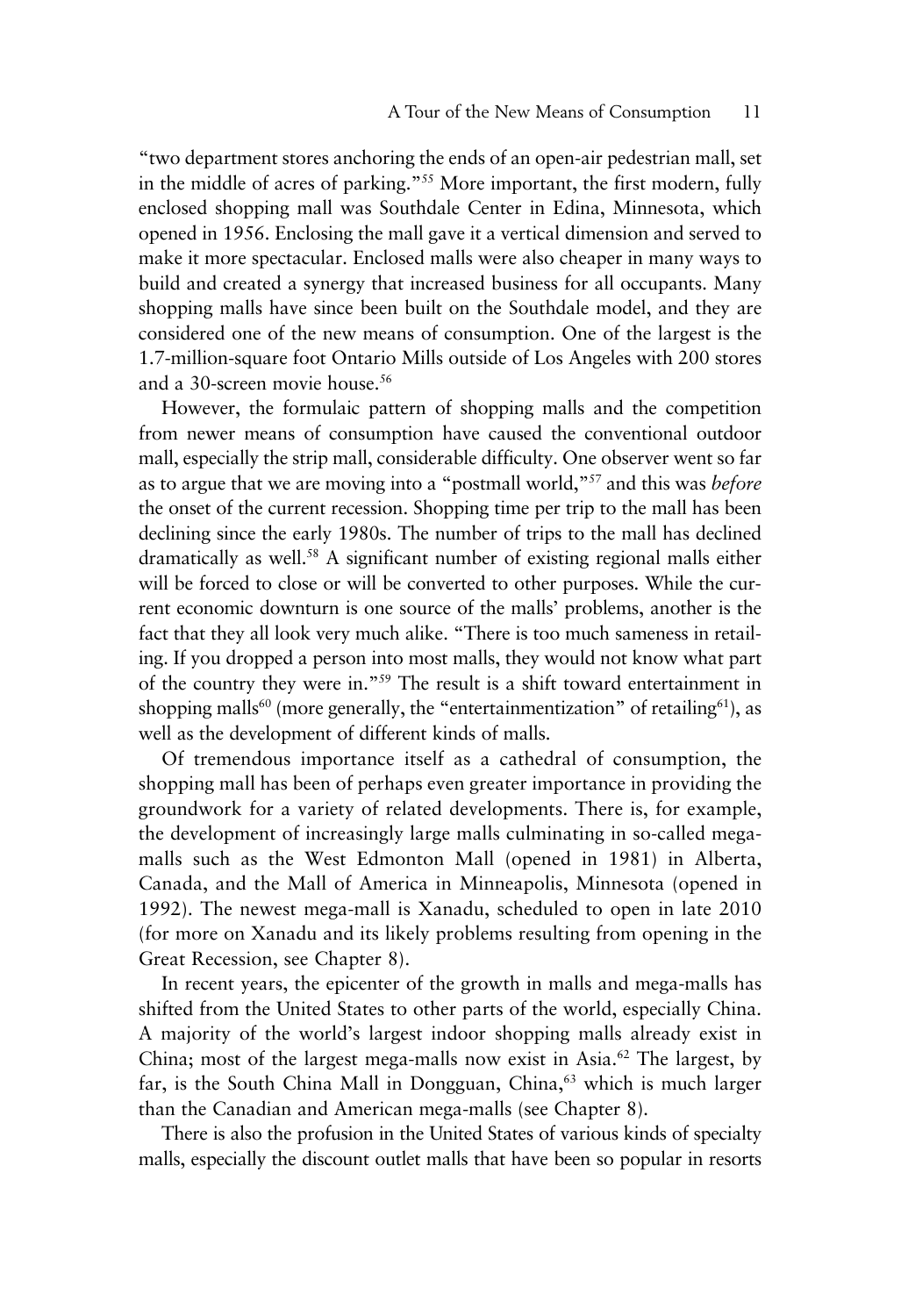or as tourist destinations. The first outlets appeared in the 1920s attached to the mills of New England fabric companies. Later, the outlets took hold in association with the sewing factories in the Southeast. The first outlet centers are traceable to the opening of the Reading (Pennsylvania) Outlet Center in 1970. Larger outlet malls began to appear in the 1980s. The largest is Sawgrass Mills in Florida, which encompasses 2 million square feet, attracts millions of customers a year, and is one of the state's most popular tourist attraction (trailing Disney World and Universal Studios).<sup>64</sup> The outlet mall in tiny Manchester, Vermont (population 3,600), is a large contributor of sales tax revenue to the state.<sup>65</sup> While they have suffered a decline in numbers in recent years,<sup>66</sup> outlet malls have become a cultural phenomenon, destinations in their own right. People even take vacations or trips to go to outlet malls. For example, on a typical fall weekend with the changing foliage at its peak, one is likely to find long lines at Manchester's factory stores, but the nearby Appalachian Trail is apt to be comparatively empty.<sup>67</sup> Outlet malls and their seemingly discounted prices are likely to be particularly attractive in hard economic times.

Also of interest is the spread of shopping malls into other settings such as Las Vegas casinos, cruise ships, airports, train stations, and college campuses (especially in student unions). And we can think of various sites on the Internet—eBay.com, Amazon.com, and Overstock.com, for example—as virtual shopping malls (see "Electronic Shopping Centers").

Finally, mention should be made of a more recent type of mall—Easton Town Center in Columbus, Ohio—to be discussed at length in Chapter 7. Easton is, as we will see, a shopping mall that is also a town with apartments and substantial office space. Once part of larger towns or in distinct and separable (often suburban) locations, the mall of the future may be, like Easton Center, a town unto itself. While it has an indoor mall, Easton Town Center is primarily an open-air mall. As such, it is part of a very recent trend away from indoor malls and back to those that are outdoors.<sup>68</sup> As one architect put it, "There's something magical about being able to look up and see the sky."69

Overall, in an average month, hundreds of millions of people shop in U.S. malls, the vast majority of the adult population. Malls employ millions of people and a significant percentage of nonfarm employees in the United States.70 Malls are now so diverse and ubiquitous that one scholar describes the United States as "the world's biggest shopping mall."71

#### Electronic Shopping Centers

Worthy of special treatment is the advent of the "dematerialized" new means of consumption. One variant is the television home-shopping networks such as HSN (Home Shopping Network) or QVC (Quality, Value, Convenience).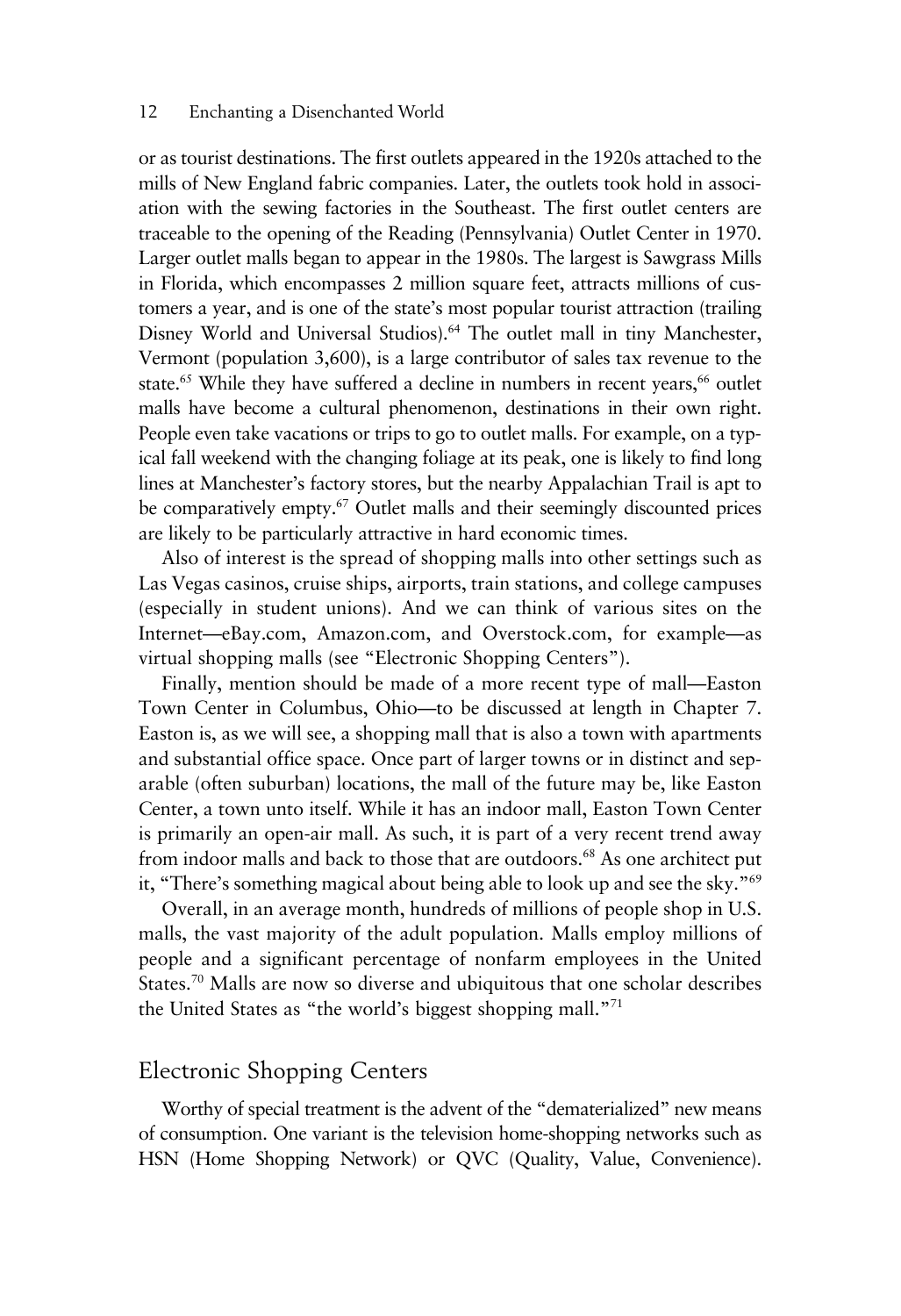Round-the-clock television retailing has grown enormously in the years since it was first broadcast on HSN in 1985; QVC followed a year later.<sup>72</sup>

Another variant is the infomercial, which is estimated to have done almost \$200 billion in business in 2007.73 These are ordinarily half-hour "shows" (typically broadcast late at night or on weekends) that are really extended advertisements for a particular product. They are included as a means of consumption because they usually offer telephone numbers that allow viewers to purchase the product by telephone and credit card.<sup>74</sup>

Internet shopping, or more generally e-commerce, is still relatively new. The Internet was founded in 1988, based on earlier technologies such as Arpanet (created in 1969 by the Pentagon for messages between defense labs and universities) and NSFNET.<sup>75</sup> Although fewer than 10 million households had online computer access in 1995, by early 2008, 77% of American homes had such access.<sup>76</sup> Wal-Mart opened its online Internet center in 1996 with 2,500 items; it now offers over a million items online.77 Big attractions are sites that offer stocks, computer equipment, music, movies, books, and flowers.78 Worth special notice is Netflix, which began renting DVDs through the mail in 1999 and now has 7.5 million subscribers.79 However, Netflix is now moving away from movie delivery by mail and to the streaming of movies to one's PC, TV, TiVo, Xbox 360, and Blu-Ray DVD player.<sup>80</sup> This is likely to be its big growth area in the coming years. Then there are sites such as ebay.com and craigslist.com where one can find virtually everything one could ever want. While indications are that Internet sales will continue to boom (e.g., even during the otherwise disastrous Christmas season of 2008, Amazon.com claimed that 2008 was its "best ever" holiday season $^{81}$ ), the biggest growth is likely still some years away, and additional future major expansion may be in businessto-business commerce and finance. $82$  In the long term, it is likely that online shopping will outstrip the shopping mall, especially as more and more people use their PDAs (e.g., iPhones, Blackberries) to shop.

Amazon.com is an interesting case study in this realm. In 1994, the company's founder, Jeff Bezos, then on Wall Street, noticed that the new World Wide Web was growing at 2,300% a year. He decided he wanted to do business on the Web and thought through a list of products that could be sold. He decided on books because of the large variety, the fact that no single merchandiser controlled the market, and because computers could help customers find what they wanted. He quit his job and headed for Seattle because it was a high-tech town and provided him access to an important book distribution center. Thus, a new means for consuming books was founded. Amazon.com moved well beyond simply selling books and sells such a diverse array of products that it is now thought of as a virtual shopping mall. By the late 1990s, Jeff Bezos had become a multibillionaire.<sup>83</sup>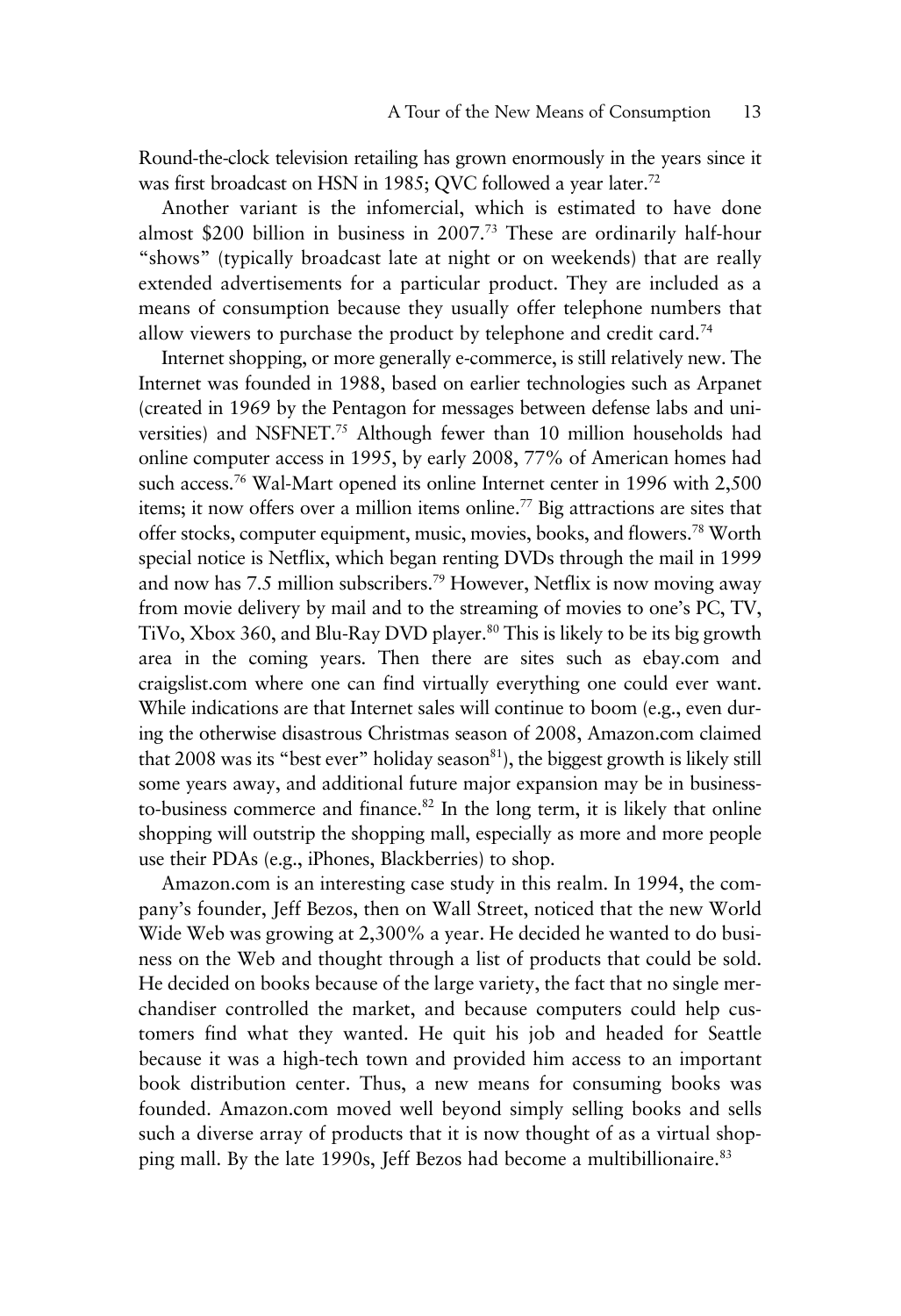#### 14 Enchanting a Disenchanted World

Also worth noting is the dramatic and controversial growth of gambling through online casinos such as World Sports Exchange.<sup>84</sup> Already a multibillion dollar a year business,  $85$  it is expected to continue to grow. Like all of the cybersites discussed, it is a threat to the more conventional means of consumption, in this case the casino (to be discussed shortly). The reason is clear from the following statement by a person who plays almost every day for 2 or 3 hours: "It's great. I don't have to leave the house.... It's very private. There are no distractions, no dirty looks from the casino people if you win."86 Much the same thing could be said by consumers of perhaps the most important online business, pornography, and Web sites devoted to consuming it are expanding at a dramatic rate (although they are losing ground to free amateur sites).<sup>87</sup>

#### **Discounters**

Discount merchandising began to boom in the 1950s. Although such stores had predecessors (e.g., Korvette's, Kmart), discount department stores have undergone enormous expansion.<sup>88</sup> Of great note is the Wal-Mart chain. It and its major competitor, Target, were both founded in 1962. For the fiscal year ending January 31, 2008, Wal-Mart's total sales were almost \$374 billion, and it had more than 176 million customers per week.<sup>89</sup> As of 2008, there were 971 Wal-Mart stores, 2,447 supercenters, and 132 neighborhood markets.<sup>90</sup> In addition, Wal-Mart spawned Sam's Club—a chain of warehouse stores that began operations in 1983 and now has 591 outlets. (Warehouse clubs are very basic retail operations with merchandise displayed in huge, bare settings, and they offer opportunities to buy in bulk. They advertise little and offer few services. Membership requirements are very loose, and the annual cost for an individual is usually between  $$40$  and  $$50.<sup>91</sup>$ )

Another warehouse club, Costco, was created out of a merger of Price Club (founded in 1976 by Sol Price) and Costco (created in 1983). As of the end of 2008, the company operated 403 warehouse stores in the United States (a total of 550 throughout the world), averaging more than 130,000 square feet in size, in 40 states (and Puerto Rico). In 2008, it had 57 million cardholders and employed more than 142,000 people in the United States. In fiscal year 2008, its revenues exceeded \$71 billion.<sup>92</sup> Like Sam's Club, Costco is characterized by simple, warehouse-like settings. A limited range of low-priced and discount goods, including food, are sold. Costco offers discounted goods, especially in large sizes and in multiple-item packages, so that consumers often end up purchasing more of a given commodity than they intended to purchase. Demonstrations and samples are abundant. Goods are laid out in such a way that customers often end up buying many things on a whim that they may not need or ever finish.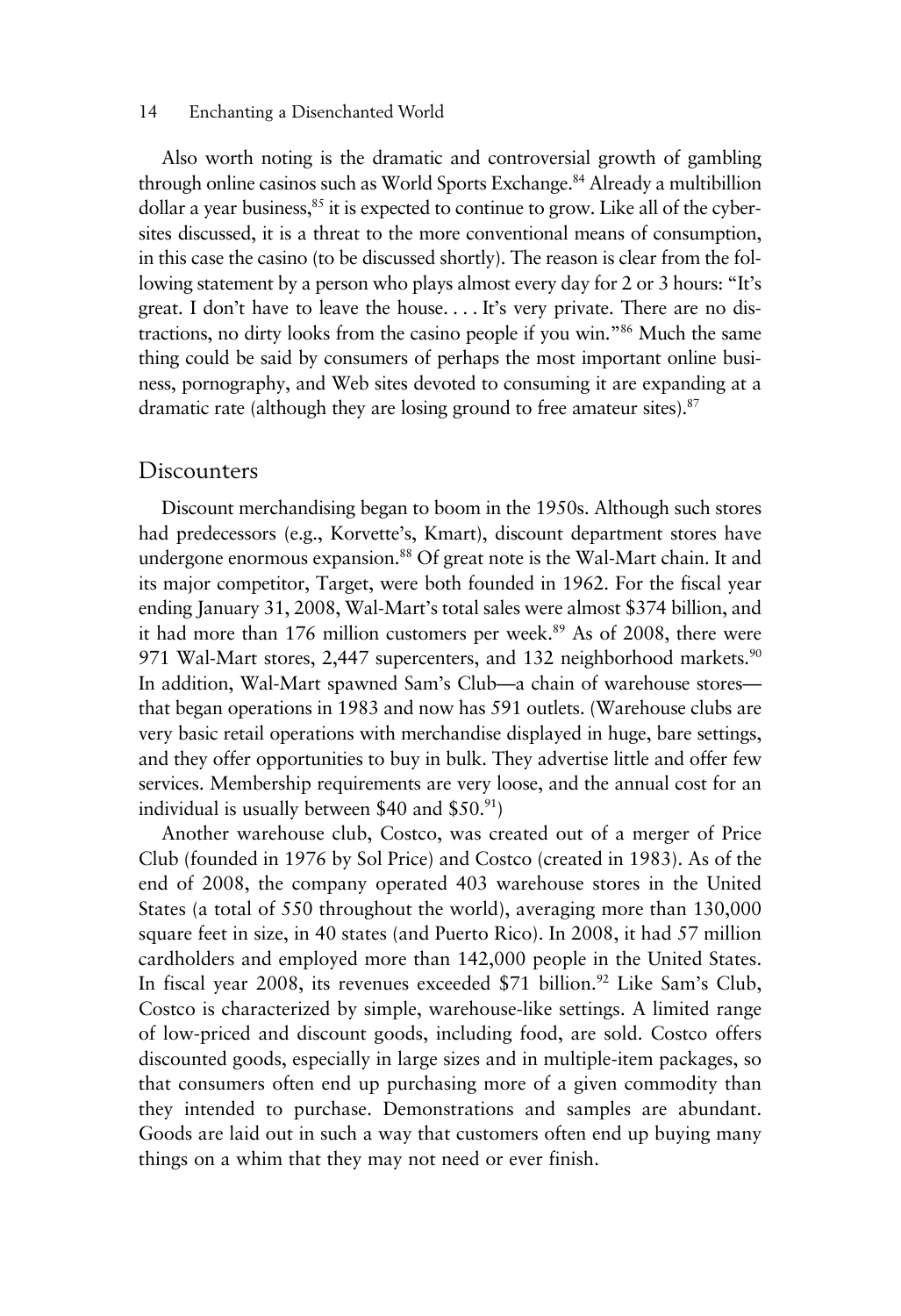Also worth mentioning are supercenters that combine a grocery store, a drug store, and a mass merchandiser in one enormous setting. For example, a 200,000–square foot Wal-Mart Supercenter is twice as large as a normal Wal-Mart and six or seven times the size of a typical supermarket.<sup>93</sup> Wal-Mart opened its first supercenter in 1988 and, as mentioned above, now has almost 2,500 of them. Other important operators of supercenters are Fred Meyer in the West, Meijer in the Midwest, Target, and BJ's.

It is worth noting that because of their emphasis on low price, discounters and supercenters continue to succeed even in the current recession. The same cannot be said of the cathedral of consumption to be discussed next—the superstore.

#### Superstores

Not to be confused with the supercenter is the superstore (or "big box" store), which is arguably traceable to a 1957 ancestor of the current Toys 'R Us.<sup>94</sup> The distinguishing characteristic of a superstore is that it carries an extraordinary number and range of goods within a specific retail category.<sup>95</sup> Toys 'R Us has all the toys one can imagine (and it controls 16% of the U.S. toy market, although it long ago lost its leadership position in this area to Wal-Mart, which now accounts for over  $25\%$  of toy sales,  $96$  largely because it sells many toys close to or below wholesale prices); Home Depot is the giant in home improvement building supplies (a major competitor is Lowe's); Best Buy offers a wide range of electronic gear; books are the specialty at Barnes & Noble and Borders; office supplies are abundant at Staples, and the specialties of many of the rest—Sports Authority, Babies R Us, PetSmart, and so on—are obvious from the names. Superstores have evolved in a number of incredible, even bizarre, directions with, for example, Garden Ridge at one time offering 4,000 varieties of candles. Many of these superstores overspecialized (in candles, canes, or thousands of varieties of recreational shoes) and have since disappeared.

Superstores are sometimes called "category killers" because their enormous variety and low price tended to drive an earlier means of consumption, the small specialty shop, out of business.<sup>97</sup> They account for a large proportion of retail revenue in the United States, up from virtually nothing a few decades ago. However, like much else in the economy, the superstores overexpanded in the boom years of the 1990s and early 21st century. A number of them have gone bankrupt or have reduced their number of stores.<sup>98</sup> While such closings are likely to continue (see Chapter 8), this can be seen as a weeding out of weaker chains and stores in a domain that saw great overexpansion. After the dust settles, the stronger superstores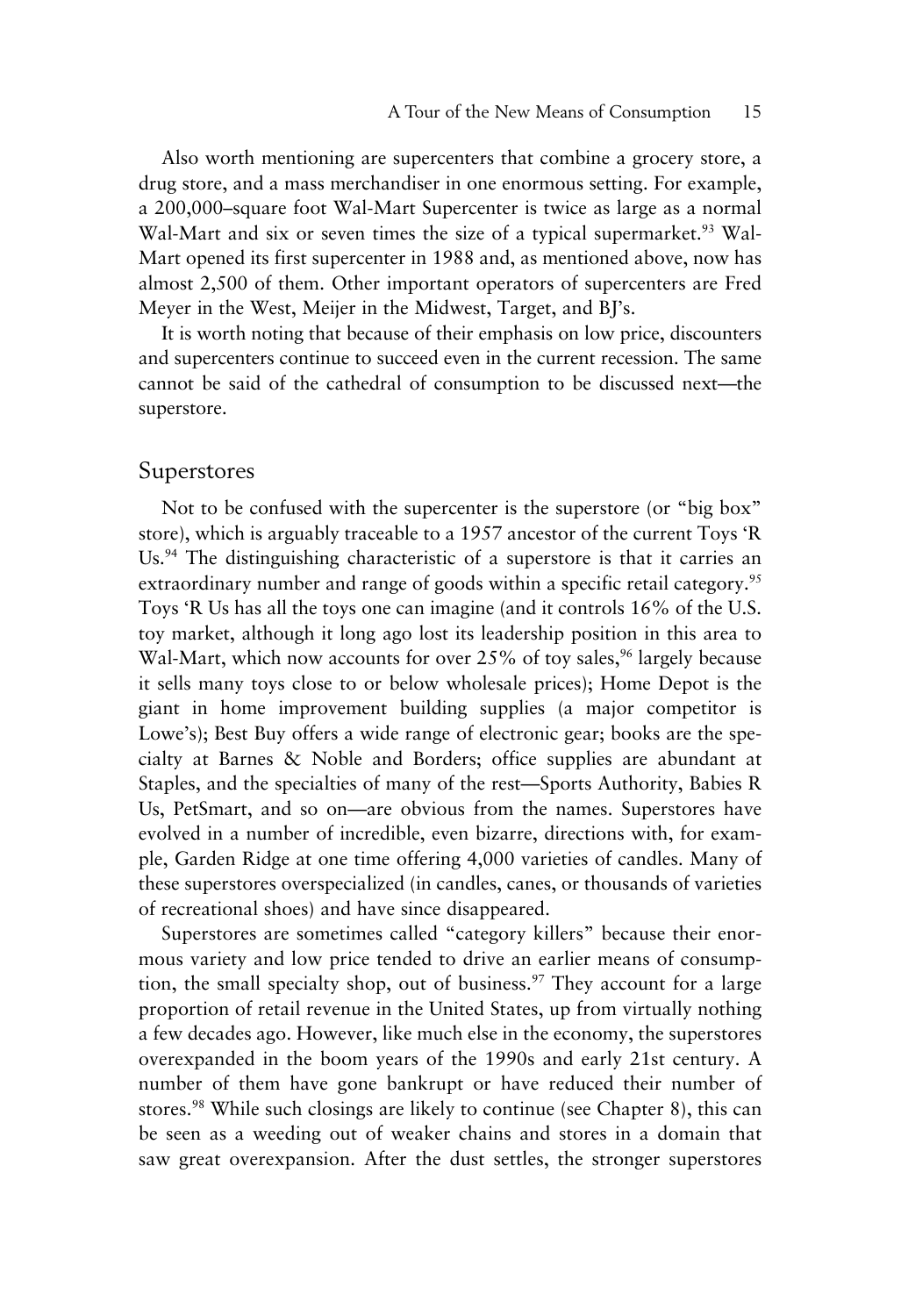(e.g., Best Buy; Bed Bath & Beyond) will remain as the dominant players in this type of cathedral of consumption.

The new means of consumption discussed to this point are the kinds of settings that most of us frequent on a regular basis. There is a whole other set of new means of consumption that are more unusual. They relate more to tourism, or extraordinary vacations, than to day-to-day activities; they involve attempts to escape the mundane.<sup>99</sup> In fact, they are part of a general trend toward viewing tourism as a type of consumption.100 Disney World and other theme parks are one example, but there are several others.

#### Cruise Ships

Cruise ships have a long history. The great ocean liners of the late 1800s and early 1900s are certainly important predecessors. However, the modern cruise ship can be traced to the maiden voyage of the cruise ship *Sunward* in Florida on December 19, 1966.<sup>101</sup> A major boon to the cruise business occurred in 1977, when the television series *Love Boat* made its debut. The show took place on ships of the Princess Line and made that line famous. It also served to popularize the cruise. The Carnival line began operations in 1972 and soon thereafter came to emphasize the "Fun Ship."

In recent years, both cruise ships and the idea of a cruise have been revolutionized. In the early years of the industry, people took ships to get from one location to another; the ship was seen as a novel way of getting to interesting locales. Now the experience of the ships themselves, as well as the entertaining experience onboard, is the main reason for taking a cruise. There are significantly more cruise ships, and cruises are far more frequent. Although the cruise lines carried only about one-half million passengers in 1970, by 1995, that number had increased tenfold to 5 million passengers $102$ and has since increased to about 12.6 million passengers.<sup>103</sup> Through most of the 1980s and 1990s, the number of cruise passengers grew at a rate of 7.6% per year,<sup>104</sup> and despite a lull due to the terrorist attacks of September 11, 2001, by 2007, the number has grown by 4.7% a year.<sup>105</sup> With the beginning of the recession in late 2007, cruise ships began to experience declines. While problems will continue, cruise ships will survive because they are so spectacular *and* because they are perceived by many as offering an inexpensive type of vacation (cruise lines are now even offering customers the option of financing their voyages) for such a spectacular experience (the largest cruise ship by far, the Royal Caribbean *Oasis of the Seas,* which can handle well over 6,000 passengers,106 is currently under construction and scheduled to launch in December 2009 [see Chapter 6]). There are now many more cruise destinations and a much wider variety of types of cruises (gay, family, nature, etc.).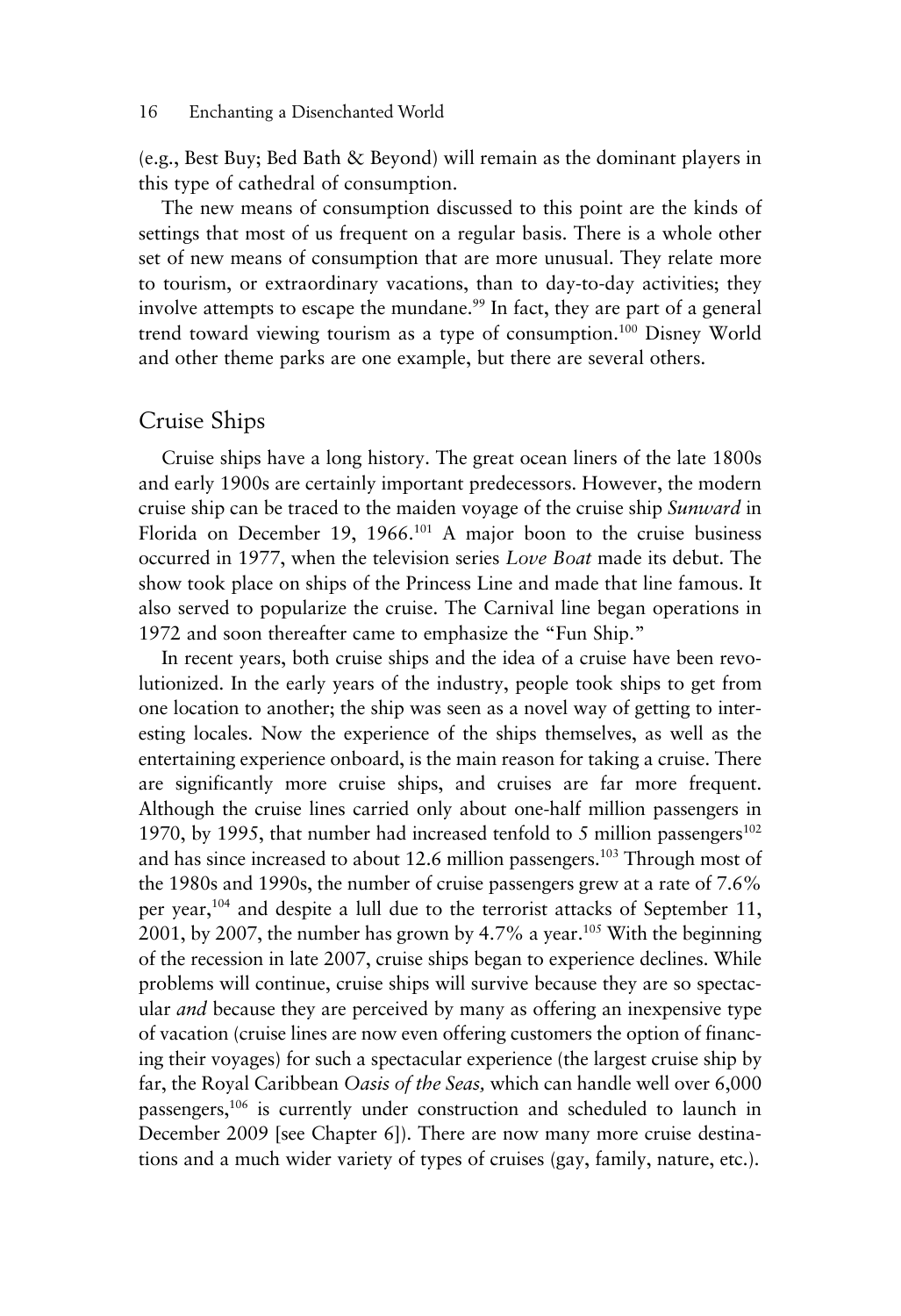The cruise ship itself has been transformed. Ships of the 1970s tended to be small, uncomfortable in inclement weather, with tiny cabins, no television, and limited menus. Although there are a wide variety of cruise ships, the most popular have become much larger and more spectacular. They also have come to encompass a number of other means of consumption such as casinos, night clubs, health spas, shopping malls, bars, and so on. Each of these plays a role in making the modern cruise ship a highly effective means for getting people to spend large sums of money and consume an array of services and goods.

#### Casino-Hotels

Like amusement parks and cruise ships, casinos (often coupled with hotels as casino-hotels) have a lengthy history. The modern casino-hotel can be traced to the founding of the Flamingo by gangster Bugsy Siegel in Las Vegas in 1946.107 There had been casinos in Las Vegas prior to this time, but the Flamingo was the first of what was to be the development of increasingly spectacular casino-hotels. In its early years, Las Vegas relied on income from gambling, and other potential money makers (hotel rooms, food, shows, etc.) either were loss leaders or marginal producers of income. Later, Las Vegas reinvented itself and became more oriented to family entertainment. Although gambling was still an important source of revenue, the other facets of the business of casino-hotels were also designed to make lots of money. The casino-hotel became a highly effective means of promoting gambling, the Las Vegas experience, and the activities, souvenirs, and other products that go with them.

More recently, Las Vegas has begun to rethink its emphasis on family entertainment. With business beginning to flag in the early 21st century, there was some return to the basics of Las Vegas's early success—gambling and sex. However, it seems likely that to maximize its number of visitors, Las Vegas will try to combine the latter with more family-oriented venues and activities.

Modern Las Vegas hotels make money by offering thousands of rooms with high operating margins. The city as a whole has well over 100,000 hotel rooms, and new casino-hotels have opened (Wynn Encore in late 2008) and are under construction (e.g., the Cosmopolitan and City Place [see Chapter 8]). The casinos are enormous and spectacular, offering an increasingly large number of ways to gamble. And these casinos are huge money makers for the house with operating margins on table games (e.g., blackjack) of roughly 25% and of more than 50% on slot machines, the true cornerstones of the modern casino.108 Whatever last small bills and coins a departing visitor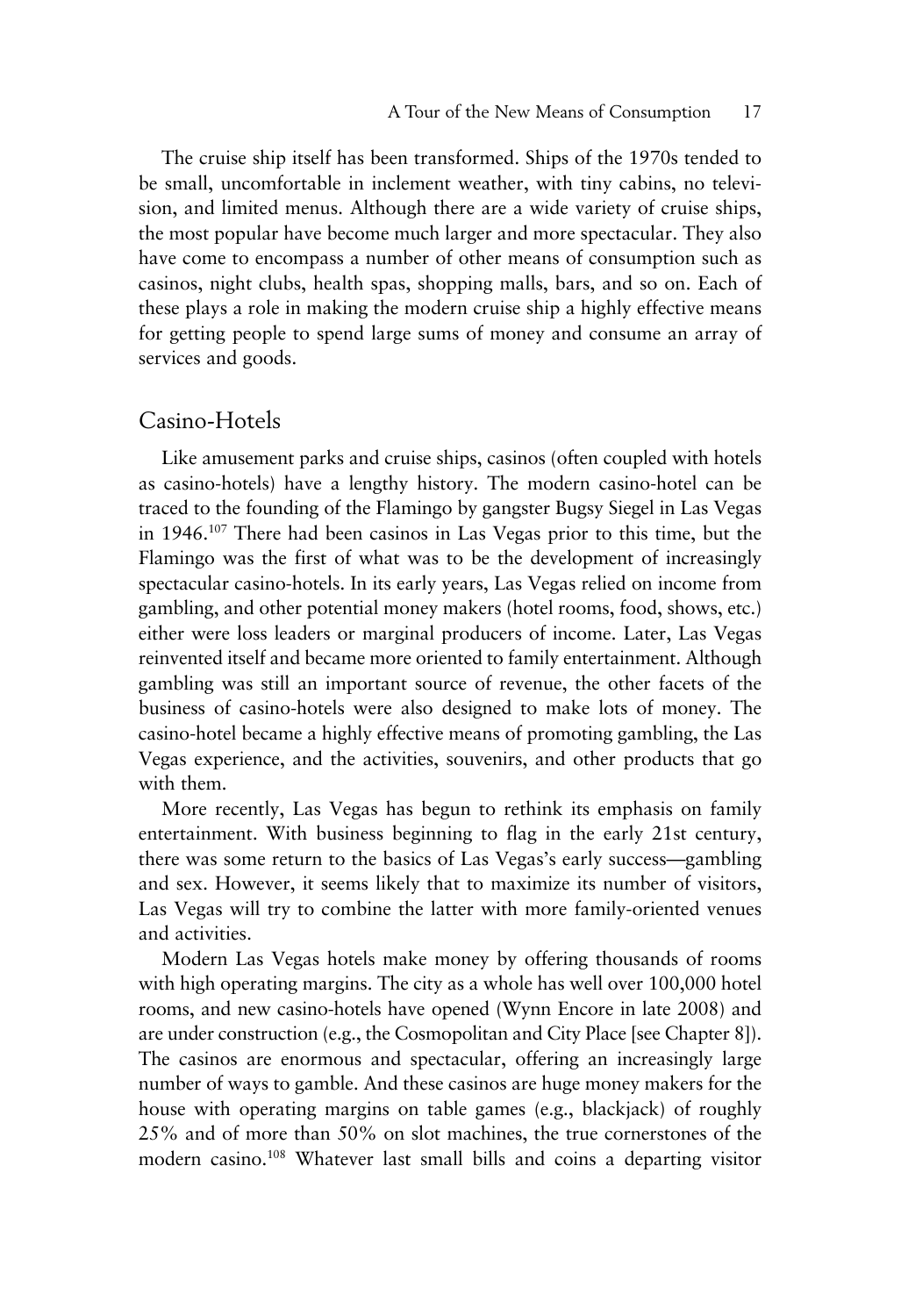might not yet have lost or spent are apt to be taken by the slot machines at Las Vegas's McCarran Airport or in state-line casinos for those who are leaving by automobile (if they haven't lost it, as well).

Las Vegas casinos have also, in one way or another, been transported to much of the rest of the United States. The most notable examples are the casinos in Atlantic City, on Native American reservations, and in many other settings. Tunica County, Mississippi, "long known as one of America's most wretched backwaters," almost overnight became a gambling mecca with nine casinos (several of them branches of Las Vegas casinos) and by the late 1990s was averaging 50,000 visitors a day.<sup>109</sup> In just 5 years, it went from the poorest to the richest county in Mississippi. Other examples of the spread of the casino influence include the previously discussed online casinos as well as racetracks, many of which are managing to survive only because of their poker rooms and slot machines. Las Vegas hotels have also expanded overseas with perhaps the most notable example being in Macau, just off the coast of China (see Chapter 7).

Yet, the ongoing recession has been difficult for casino-hotels in Las Vegas, Macau, and many other locales throughout the United States and the world. There may be some closings because of excessive expansion, but it is likely that in the long run, most major casino-hotels will survive and at least some will prosper.

#### Entertainment Aimed at Adults

The Las Vegas casino model has had other kinds of influences. For example, there is a chain of adult-oriented entertainment centers known as Dave and Buster's (the first one opened in 1982; there are now 48 complexes throughout the United States<sup>110</sup>), which look like miniature casinos; the chain was at one time seen as a possible harbinger of "the Las Vegasification of America."111 In fact, one of the co-owners said, "By virtue of its scale and the adult concept ... yes, we're like Las Vegas."112 They are large (in one case, 50,000 square feet) and have bars, restaurants, pool tables, and many modern (video and virtual reality games such as virtual skiing and car racing) and traditional (e.g., skee ball) arcade games. One can win tickets redeemable for prizes. Servers deliver food and drink to the play areas from the restaurant and bars.

Reflective of the Vegas influence, Dave and Buster's is itself also representative of the growing number of new means of consuming adult-oriented entertainment (now sometimes called "shoppertainment"). Many shopping malls offer entertainment like that found at Dave and Buster's.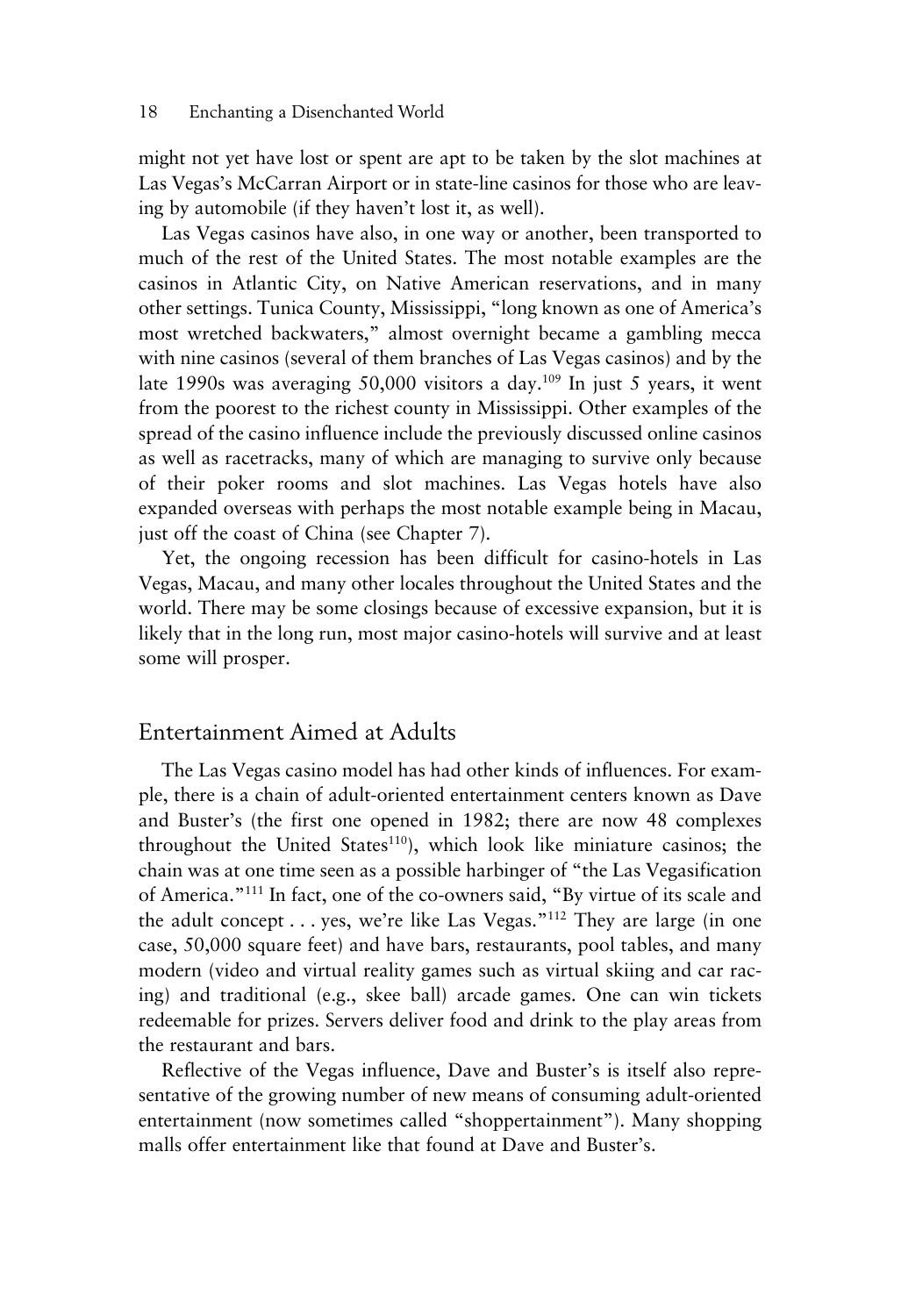#### Eatertainment

Another contemporaneous example of the trend toward emphasizing entertainment is chains of themed restaurants (often called "eatertainment"). Theme restaurants "typically combine lackluster food, designs that resemble theater sets and entertainment ranging from costumed waiters to museums of memorabilia."113 The pioneer in this realm, Hard Rock Cafe, was founded in London in 1971. Although a British creation, it took as its mission the introduction of "good, wholesome American food" to the English. Today, there are 124 Hard Rock Cafes in 48 countries.<sup>114</sup> It is interesting to note that it is not the food but products with the Hard Rock Cafe logo that are generally coveted by visitors and tourists. According to one observer, "Most people who wear the T-shirts never even sit down to have a meal there; they simply walk into the apparel stores to look at and purchase Hard Rock buttons, caps and sweatshirts. What in the world compels these people to buy memorabilia from a restaurant in which they have never eaten?"<sup>115</sup> In fact, with the wide array of merchandise (including \$295 leather jackets) now available sporting the Hard Rock Cafe  $logo<sub>116</sub>$  the wearing of anything with that logo gives the wearer almost instant international recognition. As Thorstein Veblen argued long ago, "Esteem is awarded only on evidence," and for many today that evidence is the Hard Rock logo on a T-shirt.<sup>117</sup>

A similar chain (albeit one that has had financial difficulty and been through bankruptcy) is Planet Hollywood, which openly admits that it "operates movie-themed restaurants in the Hard Rock Cafe 'eatertainment' vein."118 Instead of rock memorabilia, Planet Hollywood offers movie memorabilia. It does not try to conceal the fact that its hamburgers are "highpriced." And it proudly states that the sale of T-shirts and other souvenirs accounts for 40% of all of its sales. Planet Hollywood has 16 restaurants throughout the world, as well as a casino-hotel in Las Vegas. Hard Rock also operates a casino-hotel in Las Vegas, as well as at a number of other locations throughout the United States.

The leader in children's eatertainment is Chuck E. Cheese's restaurants, which in late 2007 had 490 company-owned and 44 franchise restaurants in 48 states and five countries. In addition to food, Chuck E. Cheese's offers games and entertainment of various kinds. It is best known for its "musical and comic entertainment by life-size, computer-controlled robotic characters."119 Rainforest Cafe is another player in this area with 35 locations in eight nations.120 However, this is a tough market and many entrants have failed, with others having difficulty getting established, let alone expanding to any great extent.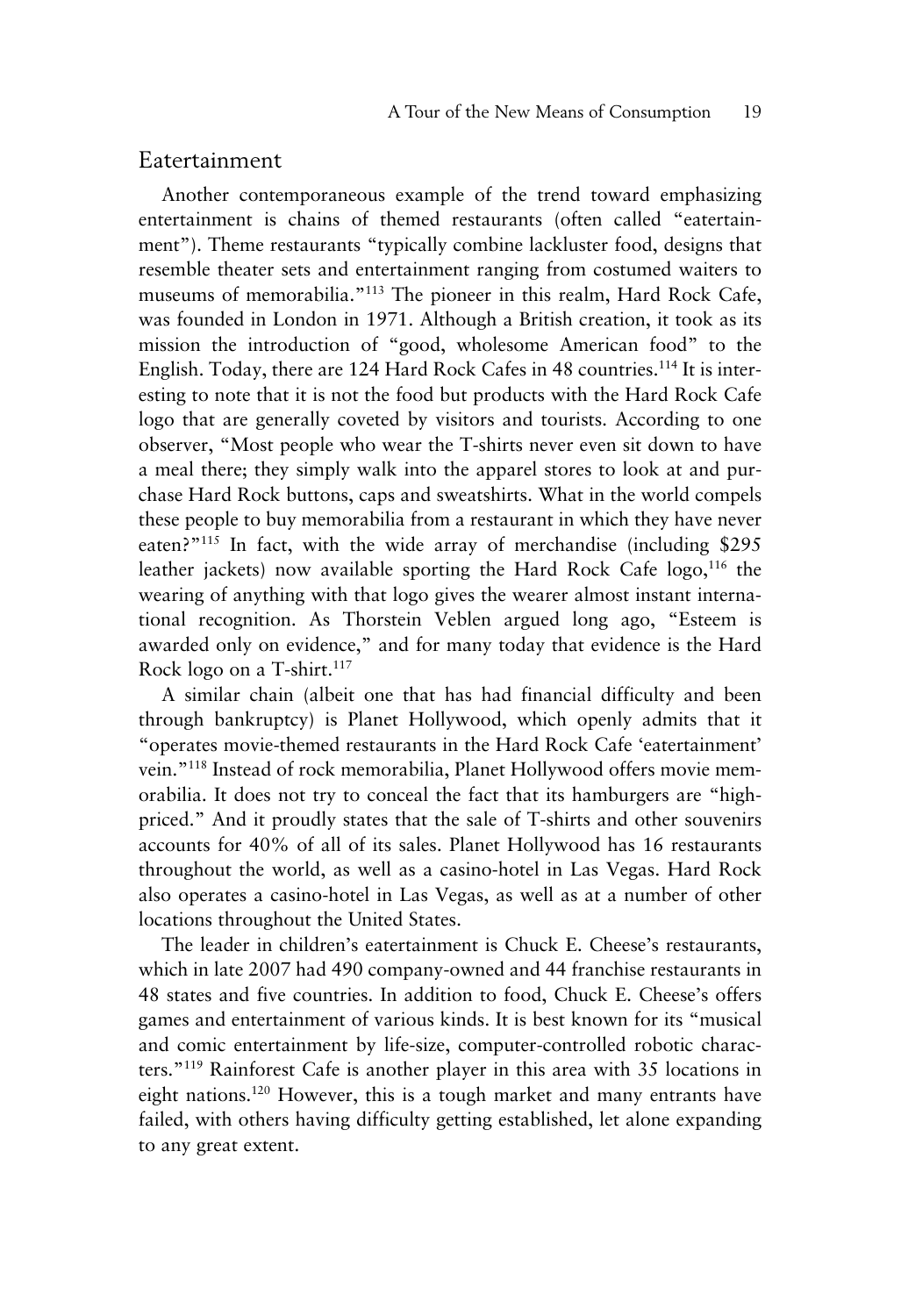# **OTHER MEANS OF CONSUMPTION**

The cathedrals of consumption are important not only in themselves but also for their influence on other parts of society. A surprising number of settings are emulating the new means of consumption in one way or another.

A variety of modern athletic facilities such as golf clubs, tennis clubs, ski resorts, and fitness centers can all be seen as new means for consuming athletic activities. The newer professional athletic stadiums can be described in a similar fashion. In baseball, early innovators were Baltimore's Oriole Park at Camden Yards, the Cleveland Indians's Jacobs Field, and the Atlanta Braves's Turner Field. A number of others have been built in recent years, with the most notable and expensive being the new Yankee Stadium that opened in New York City in 2009 (it will end up costing well over \$1 billion). Although these stadiums often resemble earlier versions and even seek to copy them in many ways, they also have a number of innovations. For example, they all feature spectacular computerized scoreboards; they have all become more adept at extracting money from those who use their services (e.g., high-priced suites at baseball and football games; food courts that resemble those found in shopping malls; elaborate souvenir shops). The new Yankee Stadium features a "Great Hall" with over a million square feet of retail space (as well as, among other things, a Hard Rock Cafe). As a stock prospectus for the Cleveland Indians Baseball Company put it, "Fans at Jacobs Field are offered a customer-focused experience in an attractive, comfortable environment featuring a variety of amenities, concessions and merchandise options."121 Although these athletic facilities have a long history, the more modern forms are far more oriented to, and effective at, serving as means for the consumption of athletic services (and related goods and services). Not only have new stadiums been built with these amenities, but older ones (such as Boston's Fenway Park<sup>122</sup>) have been altered to include a number of them.

Many of these things have now found their way to the college level in football stadiums and basketball arenas (e.g., the renovated Byrd Stadium [football] and the relatively new Comcast Center [basketball] on the campus of the University of Maryland). In minor league baseball, there is a miniature version of Oriole Park (Ripken Stadium) built in the small town of Aberdeen, Maryland, by former Oriole Star Cal Ripken Jr. for his team, the Aberdeen IronBirds.<sup>123</sup> In addition to many other similarities with Oriole Park, Ripken Stadium offers a scaled-down version of the old-fashioned warehouse beyond right field in Oriole Park (which was left standing and renovated to help give the Oriole Park the aura of an old-time stadium). On the Aberdeen complex, of which Ripken Stadium is part, there are other fields for youngsters. Besides those "themed" to resemble Oriole Park, one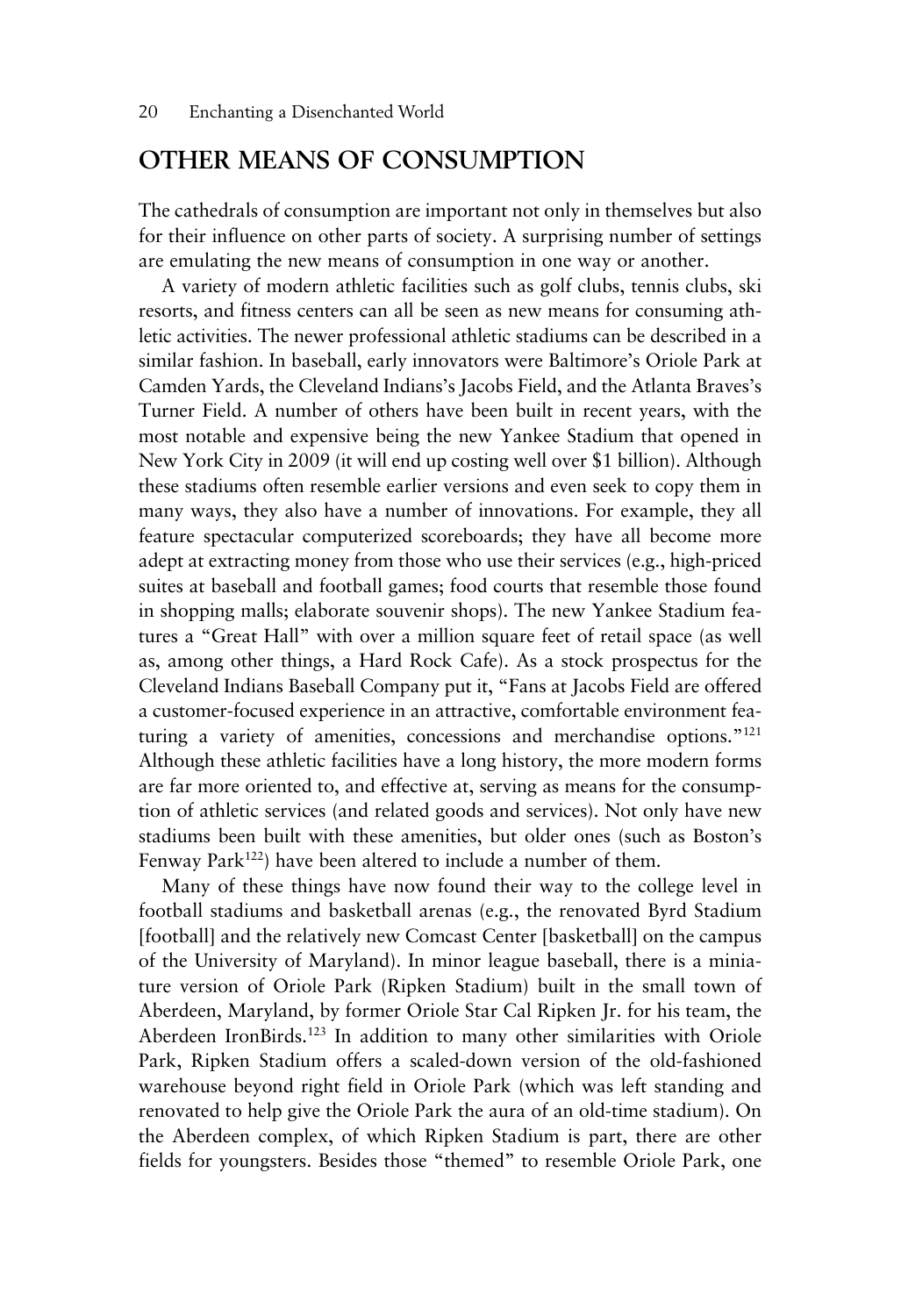is reminiscent of Memorial Stadium that preceded it as the home of the Baltimore Orioles.

Like the new athletic stadiums, luxury gated communities often seek to resemble, and even to copy, traditional communities. Unlike the majority of these early communities, these new communities have opted to wall themselves off from the outside and to privatize their streets.<sup>124</sup> Consumed in these spectacular settings are expensive homes and a rich and luxurious lifestyle, including golf courses, tennis clubs, fitness facilities, and so on. Almost de rigueur in these communities are expensive home furnishings, landscaping, and automobiles. (In the exclusive and expensive gated communities of Boca Raton, Florida, the high-priced Lexus is known as the "Boca Chevy.")

Administrators are coming to recognize that in order to thrive, their educational campuses need to grow more like the other new means of consumption. The high school has been described as resembling a shopping mall.<sup>125</sup> The university, too, can be seen as a means of educational consumption. These days, most campuses are dated, stodgy, and ineffective compared to shopping malls, cruise ships, casinos, and fast-food restaurants. To compete, universities are trying to satisfy their students by offering, in addition to state-of-the art athletic facilities that have many of the characteristics of professional stadiums, food courts and "themed housing"—dorms devoted to students with shared special interests.<sup>126</sup> As universities learn more and more from the new means of consumption, it will be increasingly possible and accurate to refer to them as "McUniversities."127 A related and important trend is the growth of the online university, especially the Western Governors University put together at the initiative of the governors of 19 states (as well as 20 U.S. corporations)<sup>128</sup> and University of Phoenix online.<sup>129</sup> It will be increasingly difficult to distinguish such dematerialized universities from e-commerce.

A similar point can be made about medicine and hospitals.130 We already have "McDoctors" (drive-in, quick service medical facilities), and there are many indications that we are moving in the direction of "McHospitals." Examples of the latter trend include expensive suites that look more like hotel than hospital accommodations, more and more "in-and-out" procedures, and so on.

Even museums are coming to look more like shopping malls.<sup>131</sup> The Metropolitan Museum of Art houses what amounts to a small department store and has 17 satellite stores in six states as well as 17 international stores in seven countries, selling books and museum-made products. The "MetStore" is even online.<sup>132</sup> The Louvre has 55 shops in France (with 14 others licensed to carry its products), an underground shopping mall with high-end boutiques such as Chanel and Yves Saint-Laurent,<sup>133</sup> and an online store.134 The National Gallery of Art in Washington, D.C., has been described in the following terms: